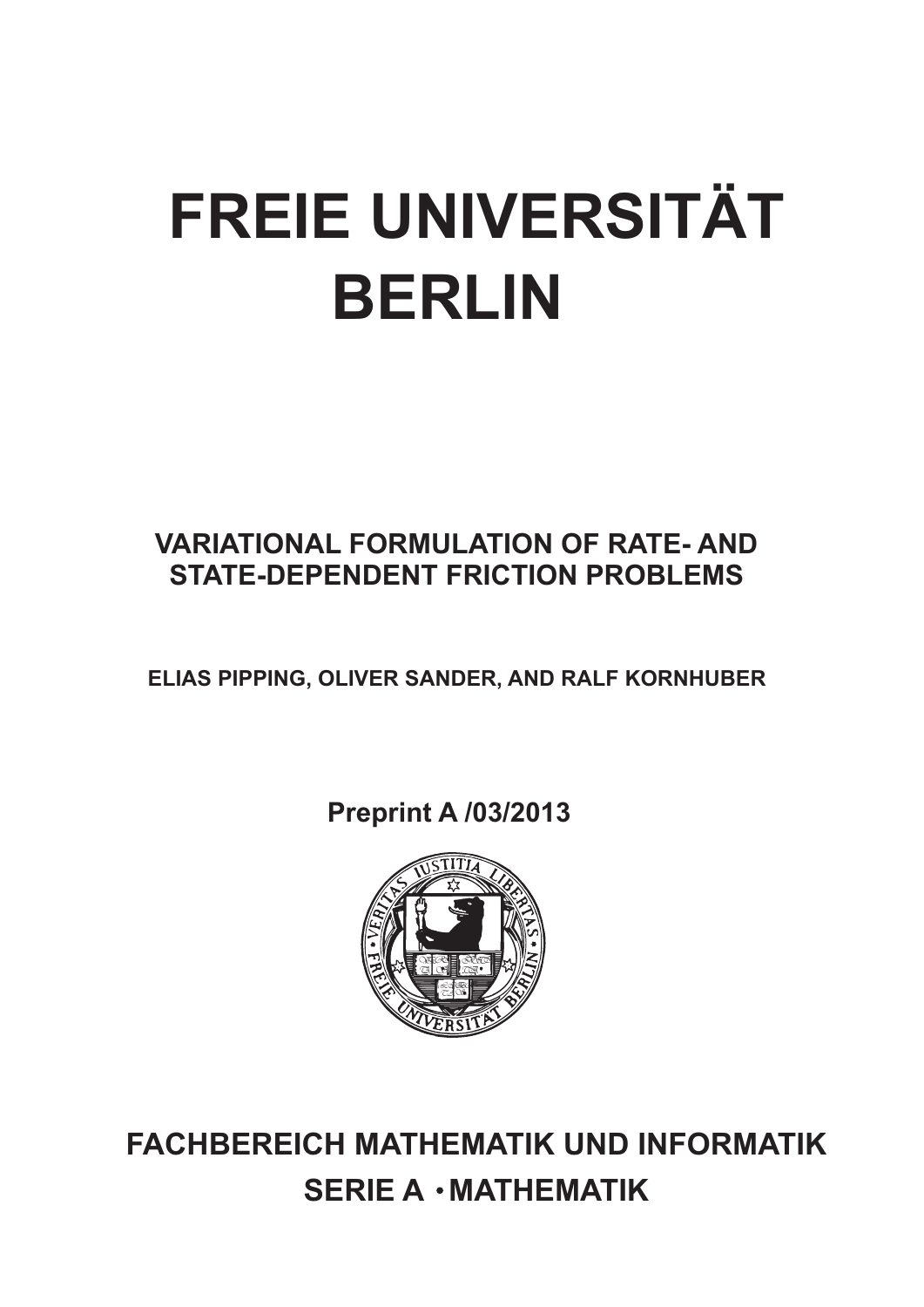# VARIATIONAL FORMULATION OF RATE- AND STATE-DEPENDENT FRICTION PROBLEMS

# ELIAS PIPPING, OLIVER SANDER, AND RALF KORNHUBER

ABSTRACT. We propose a variational formulation of rate- and state-dependent models for the dynamic sliding of a linearly elastic block on a rigid surface in terms of two coupled variational inequalities. Classical Dieterich–Ruina models are covered as special cases. We show existence and uniqueness of solutions for the two spatial subproblems arising from time discretisation. Existence of solutions to the coupled spatial problems is established for Dieterich's state equation through a fixed point argument. We conclude with some numerical experiments that suggest mesh independent convergence of the underlying fixed point iteration, and illustrate quasiperiodic occurrence of stick/slip events.

# 1. INTRODUCTION

The Dieterich–Ruina model of rate- and state-dependent friction (RSF) [\[28\]](#page-19-0) has become a standard for frictional behaviour of solids, in particular in the earth sciences [\[4,](#page-18-0) [20,](#page-19-1) [27\]](#page-19-2). It is motivated by so-called velocity stepping tests, in which a block is slid along a foundation and subjected to abrupt changes in sliding velocity (see Figure 1.1). The evolution of the coefficient of friction in such tests reveals two effects: A direct increase/decrease that counteracts the increasing/decreasing sliding velocity, and a relaxation effect, similar to the behaviour of viscoelastic solids.



FIGURE 1.1. An idealised velocity stepping test

In RSF models, the sliding velocity is often called slip rate. The direct increase/decrease of the coefficient of friction  $\mu$  is accounted for through a slip rate-dependence of  $\mu$ , and the relaxation effect is captured by an additional state variable. While direct slip rate-dependence gives rise to intrinsic instability of stick/slip events, statedependence of  $\mu$  has a smoothing effect on the evolution.

Key words and phrases. Continuum mechanics, frictional contact problems, gradient flows, finite elements.

This work was partially supported by the Helmholtz graduate research school GeoSim and the DFG Research Center Matheon.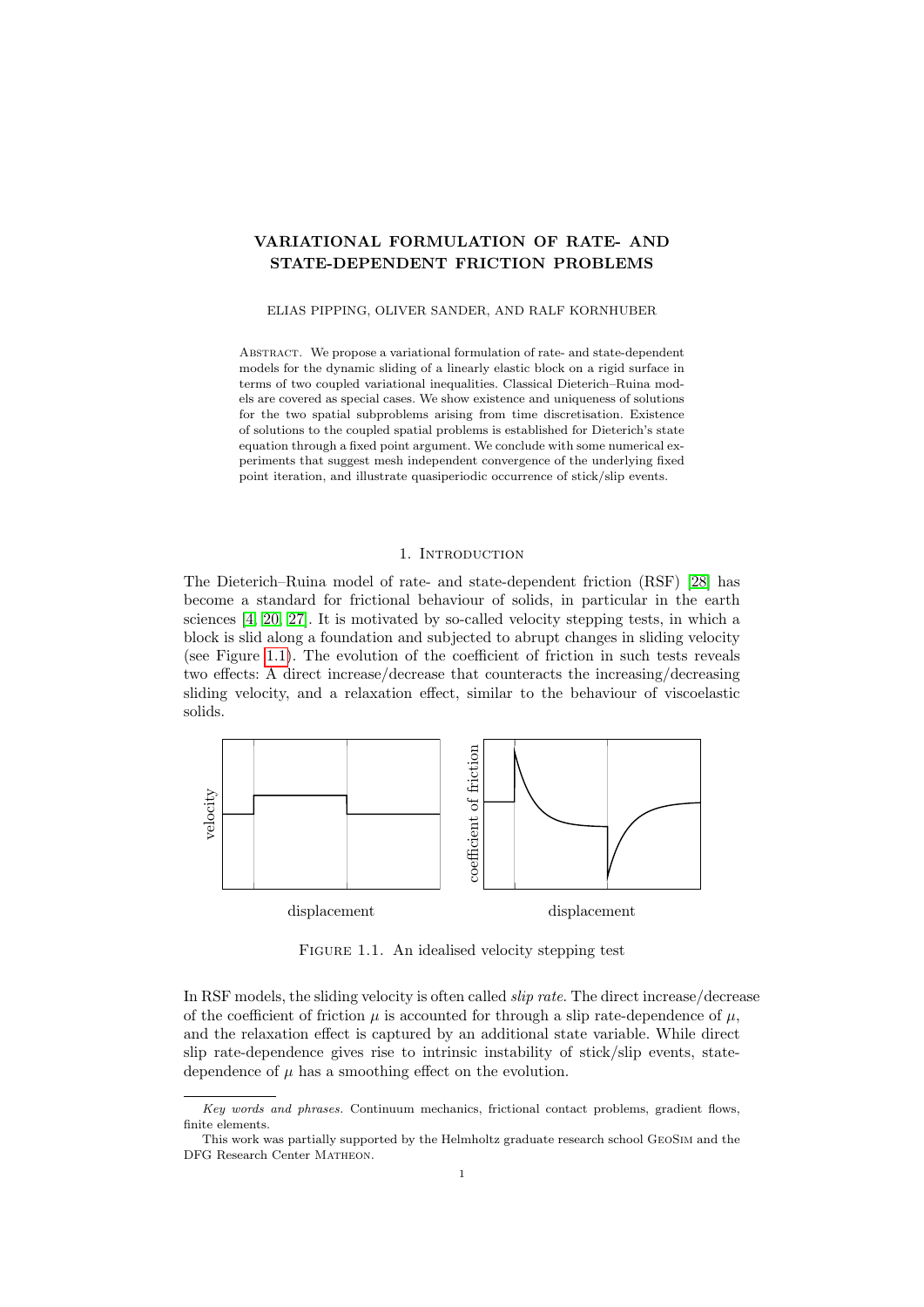RSF models are inherently coupled, since the evolution of the state variable depends on the slip rate through a suitable equation of state, usually a pointwise ordinary differential equation, and the slip rate in turn depends on the state through a continuum mechanical problem involving the rate- and state-dependent friction coefficient.

In spite of widespread practical applications of RSF, the mathematical properties of this model class have hardly been studied. The most thoroughly investigated setup appears to be the spring–block slider with a single degree of freedom [\[17,](#page-19-3) [21,](#page-19-4) [23,](#page-19-5) [26\]](#page-19-6). Also, the stability of sliding between two elastic half-spaces has been analysed in [\[24\]](#page-19-7).

In this paper, we consider dynamic sliding of a linearly elastic body on a rigid surface. Our model involves Newton's second law together with subdifferential inclusions for friction and state evolution. The variational formulation of this general approach amounts to two variational inequalities that describe the evolution of the slip rate and state, respectively. Special cases include Tresca friction [\[9,](#page-18-1) [18\]](#page-19-8) and natural extensions of the classical Dieterich–Ruina model [\[28\]](#page-19-0). These extensions include non-smooth evolution of state as well as vanishing velocities, which have been treated by means of regularisation in previous simulations [\[5,](#page-18-2) [7\]](#page-18-3). The timedependent variational inequalities for slip rate and state are discretised in time with the classical Newmark scheme and the backward Euler method, respectively. As a result, two coupled convex minimisation problems have to be solved in each time step. Similar spatial problems are obtained from other implicit time discretisations. We show existence and uniqueness of solutions for each of these subproblems, so that a corresponding fixed point iteration is well defined. Existence of a fixed point is established in the special case of the Dieterich–Ruina model with Dieterich's state equation. We emphasise that corresponding variants of our theoretical results readily extend to a quasistatic variant of the model.

In our numerical experiments, we use piecewise linear and piecewise constant finite elements for the approximation of velocity and state, respectively. Both for Dieterich's and Ruina's state equation, our numerical computations suggest meshindependent convergence rates of a discrete version of the fixed point iteration mentioned above. The resulting approximate displacements and velocities eventually enter a regime of quasi-periodic slip events as expected. For Dieterich's law, we observe grid convergence for fixed spatial mesh and high temporal resolution, while Ruina's law appears to require even smaller time step sizes. More efficient discretisation schemes are the subject of current research.

#### 2. Rate- and State-Dependent Friction

2.1. Variational Rate- and State-Dependent Friction. We consider dynamic sliding of a linearly elastic body on a rigid surface. The body shall be represented by a bounded domain  $\Omega$  in  $\mathbb{R}^d$  with Lipschitz boundary. Here, d stands for the spatial dimension. We assume the boundary of  $\Omega$  to consist of three subsets  $\Gamma_D$ ,  $\Gamma_N$ , and  $\Gamma_F$  with disjoint relative interiors (Figure 2.1). The letter n is used for the unit outer normal vector of  $\Omega$  wherever it is defined.

Suppose that a body force f acts on all of  $\Omega$  and a surface force  $f_N$  acts on the Neumann boundary section  $\Gamma_N$ . We write  $u(x, t)$  for the displacement field, which we assume to be prescribed on the Dirichlet boundary section  $\Gamma_D$ . On the remaining section  $\Gamma_F$  we require the tangential displacement to obey a friction law to be described below. We also assume bilateral contact on  $\Gamma_F$ , i.e. no displacement in the normal direction. This implies that we need not distinguish between the displacement u and its tangential projection  $u_t$  on  $\Gamma_F$ .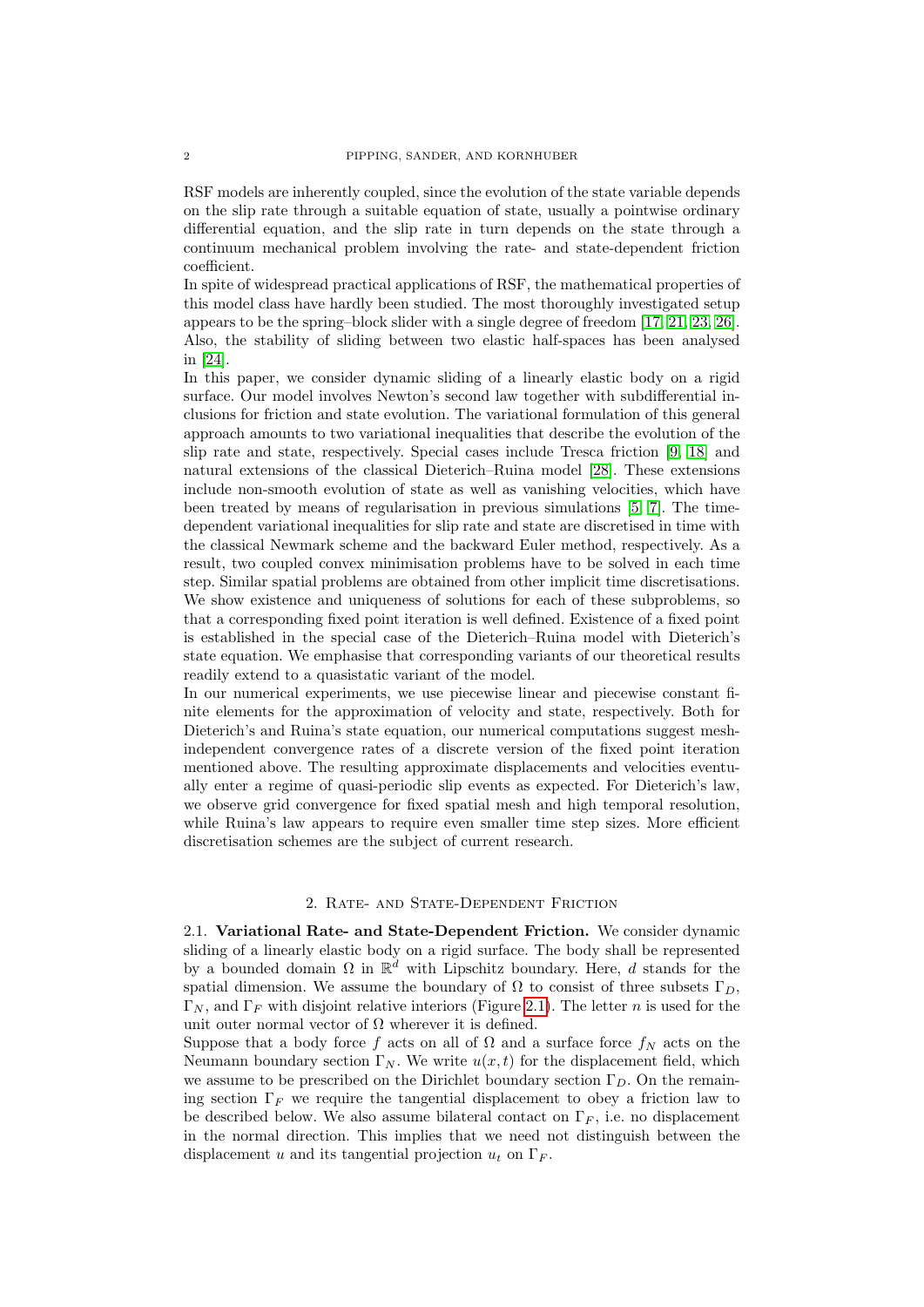

Figure 2.1. A model slider

We impose a rate- and state-dependent friction law of the form

$$
-\sigma_t \in \partial_{\dot{u}} \phi(\dot{u}, \alpha),
$$

where  $\partial_{\dot{u}}\phi(\dot{u},\alpha)$  denotes the subdifferential of a convex function  $\phi(\cdot,\alpha)$  [\[25\]](#page-19-9). Here, we wrote  $\sigma_t := \boldsymbol{\sigma} n - (\boldsymbol{\sigma} n \cdot n)n$  for the tangential component of the stress field on the boundary, defined through the stress tensor  $\sigma$ . The evolution of the solutiondependent state variable  $\alpha$  is given by

$$
-\dot{\alpha} \in \partial_{\alpha} \psi(\alpha, |\dot{u}|)
$$

with a second convex function  $\psi(\cdot, |\dot{u}|)$ . In summary, we consider the following abstract problem of RSF.

|  |  |  | <b>Problem.</b> Find $u: \Omega \times [0,T] \to \mathbb{R}^d$ and $\alpha: \Gamma_F \times [0,T] \to \mathbb{R}$ such that |
|--|--|--|-----------------------------------------------------------------------------------------------------------------------------|
|--|--|--|-----------------------------------------------------------------------------------------------------------------------------|

<span id="page-3-1"></span><span id="page-3-0"></span>

| (2.1) | $\sigma(u) = \mathcal{C}\varepsilon(u)$                      | $in \Omega$   | $(linear$ elasticity)    |
|-------|--------------------------------------------------------------|---------------|--------------------------|
| (2.2) | $Div \boldsymbol{\sigma}(u) + f = \rho \ddot{u}$             | in $\Omega$   | (balance of momentum)    |
|       | with boundary conditions                                     |               |                          |
|       | $u=0$                                                        | on $\Gamma_D$ |                          |
|       | $\sigma(u)n = f_N$                                           | on $\Gamma_N$ |                          |
|       | $u_n=0$                                                      | on $\Gamma_F$ |                          |
| (2.3) | $-\sigma_t \in \partial_{\dot{u}} \phi(\dot{u}, \alpha)$     | on $\Gamma_F$ | $(friterion \, law)$     |
|       | and such that $\alpha$ satisfies                             |               |                          |
| (2.4) | $-\dot{\alpha} \in \partial_{\alpha} \psi(\alpha, \dot{u} )$ | on $\Gamma_F$ | <i>(state evolution)</i> |

<span id="page-3-4"></span><span id="page-3-2"></span>for all  $t \in [0, T]$ , where  $\rho > 0$  is the constant material density, C is the tensor of elasticity, and  $\varepsilon$  is the linearised strain tensor. In addition, we impose initial conditions on the displacement u, velocity  $\dot{u}$ , and state  $\alpha$ .

*Remark.* We have assumed homogeneous Dirichlet boundary conditions, i.e.,  $u = 0$ on  $\Gamma_D$ . This assumption serves mainly to simplify the presentation; in Section 6, we consider a numerical experiment with inhomogeneous Dirichlet boundary conditions.

Assuming that the state  $\alpha$  is known, this problem can be written as a variational inequality for  $u \in H^1((0,T),H) \cap H^2((0,T),H^*)$  with

$$
H := \{ w \in H^1(\Omega)^d : w|_{\Gamma_D} = 0, w_n|_{\Gamma_F} = 0 \}.
$$

Consider the balance of momentum equation [\(2.2\)](#page-3-0). After testing with  $v - \dot{u}(t)$ ,  $v \in H$ , and using [\(2.1\)](#page-3-1) as well as the boundary conditions for u and  $u_n$ , we obtain

(2.5) 
$$
\langle \rho \ddot{u}, v - \dot{u} \rangle + a(u, v - \dot{u}) = \ell(v - \dot{u}) + \int_{\Gamma_F} \sigma_t(u) \cdot (v - \dot{u}) \quad \forall v \in H,
$$

where  $\langle \cdot, \cdot \rangle$  denotes the dual pairing of H and  $H^*$ . Also, we have set

<span id="page-3-3"></span>
$$
a(v, w) := \int_{\Omega} \mathcal{C} \varepsilon(v) \colon \varepsilon(w), \quad \text{as well as} \quad \ell(v) := \int_{\Omega} f \cdot v + \int_{\Gamma_N} f_N \cdot v.
$$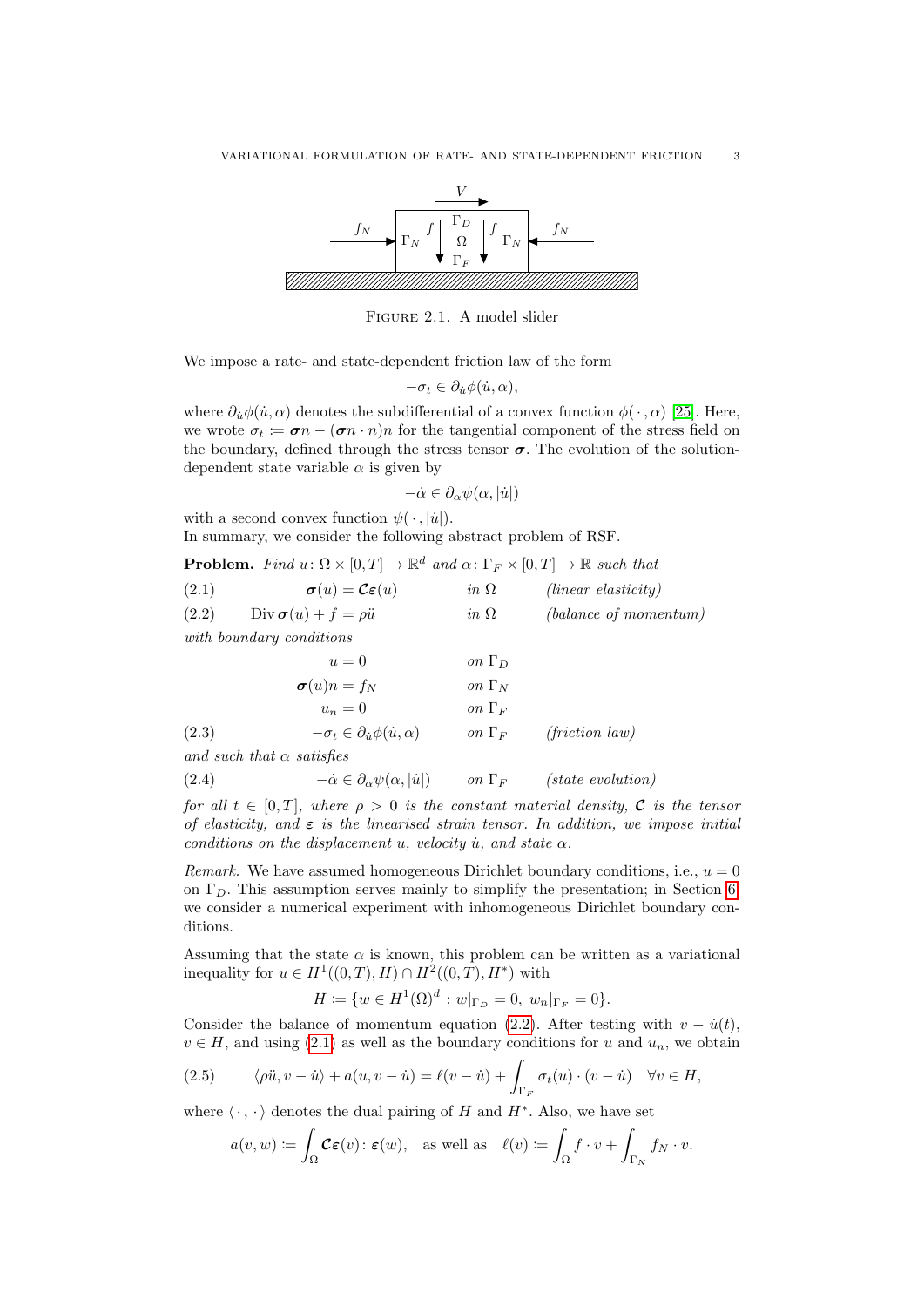We now recall that  $(2.3)$  can be equivalently written as

(2.6) 
$$
\sigma_t(x) \cdot [v - \dot{u}(x)] + \phi(v, \alpha) \ge \phi(\dot{u}(x), \alpha) \quad \forall v \in \mathbb{R}^d
$$

at any point  $x \in \Gamma_F$ . Testing [\(2.6\)](#page-4-0) with traces of functions from H yields the weaker form

<span id="page-4-0"></span>
$$
\Phi(v, \alpha) \ge \Phi(\dot{u}, \alpha) - \sigma_t(v - \dot{u}) \quad \forall v \in H
$$

with

$$
\Phi(v,\alpha) \coloneqq \int_{\Gamma_F} \phi(v,\alpha).
$$

Here, we assume  $\phi$  to be chosen such that  $\Phi$  is well-defined. Combined with [\(2.5\)](#page-3-3) this leads to a variational formulation of the elastic problem with given state  $\alpha$ .

**Problem** (R). For given  $\alpha$ , find  $u \in H^1((0,T),H) \cap H^2((0,T),H^*)$  such that for almost every  $t \in [0, T]$ , we have

$$
\langle \rho \ddot{u}, v - \dot{u} \rangle + a(u, v - \dot{u}) + \Phi(v, \alpha) \ge \Phi(\dot{u}, \alpha) + \ell(v - \dot{u}) \quad \forall v \in H.
$$

Analogously, we can formulate a variational problem for the state variable  $\alpha$  under the assumption that  $|\dot{u}|$  is known. To that end, we test [\(2.4\)](#page-3-4) with functions  $\beta \in$  $L^2(\Gamma_F)$  and define a functional through

$$
\Psi(\beta, V) = \int_{\Gamma_F} \psi(\beta, V),
$$

with  $\psi$  such that  $\Psi$  is well-defined, to obtain the following variational formulation of [\(2.4\)](#page-3-4).

**Problem** (S). For given  $|\dot{u}|$ , find  $\alpha \in H^1((0,T), L^2(\Gamma_F))$  such that for almost every  $t \in [0, T]$ , we have

$$
(\dot{\alpha}, \beta - \alpha)_{L^2(\Gamma_F)} + \Psi(\beta, |\dot{u}|) \ge \Psi(\alpha, |\dot{u}|) \quad \forall \beta \in L^2(\Gamma).
$$

Here,  $(\cdot, \cdot)_{L^2(\Gamma_F)}$  denotes the scalar product in  $L^2(\Gamma_F)$ . The variational formulation of the coupled rate- and state-dependent friction problem finally reads

**Problem** (RSF). Find  $u \in H^1((0,T),H) \cap H^2((0,T),H^*)$  and  $\alpha \in H^1((0,T),L^2(\Gamma_F))$ such that for almost every  $t \in [0, T]$ , we have

$$
\langle \rho \ddot{u}, v - \dot{u} \rangle + a(u, v - \dot{u}) + \Phi(v, \alpha) \ge \Phi(\dot{u}, \alpha) + \ell(v - \dot{u}) \quad \forall v \in H,
$$
  

$$
(\dot{\alpha}, \beta - \alpha)_{L^2(\Gamma_F)} + \Psi(\beta, |\dot{u}|) \ge \Psi(\alpha, |\dot{u}|) \qquad \forall \beta \in L^2(\Gamma).
$$

2.2. Tresca Friction. Coulomb friction [\[9,](#page-18-1) [18\]](#page-19-8) postulates that tangential stress  $\sigma_t$ and velocity  $\dot{u}$  are related according to

<span id="page-4-1"></span>(2.7) 
$$
-\sigma_t = \mu |\sigma_n| \frac{\dot{u}}{|\dot{u}|} \quad \text{if } \dot{u} \neq 0 \quad \text{and} \quad |\sigma_t| \leq \mu |\sigma_n| \quad \text{if } \dot{u} = 0,
$$

with a given friction coefficient  $\mu \geq 0$ . Tresca friction is obtained by replacing the solution-dependent normal stress  $\sigma_n < 0$  by a given parameter  $\bar{\sigma}_n$ . Since the subdifferential of the Euclidean norm  $|\cdot|$  is given by

<span id="page-4-2"></span>
$$
\partial |\cdot|(u) = \begin{cases} \{u/|u|\} & \text{if } u \neq 0\\ \{x \in \mathbb{R}^d \colon |x| \le 1\} & \text{if } u = 0, \end{cases}
$$

the friction law [\(2.7\)](#page-4-1) with  $\sigma_n = \bar{\sigma}_n$  can be equivalently written in the form [\(2.3\)](#page-3-2). The convex function  $\phi$  is then given by

(2.8) 
$$
\phi(\dot{u}) = \mu |\bar{\sigma}_n||\dot{u}|.
$$

A state-dependent extension of classical Tresca friction [\(2.8\)](#page-4-2) can be introduced by replacing  $\phi(u)$  with  $\phi(u, \alpha) = \mu(\alpha)|\bar{\sigma}_n||u|$ , involving a state-dependent friction coefficient  $\mu(\alpha)$  and a state evolution law of the form [\(2.4\)](#page-3-4).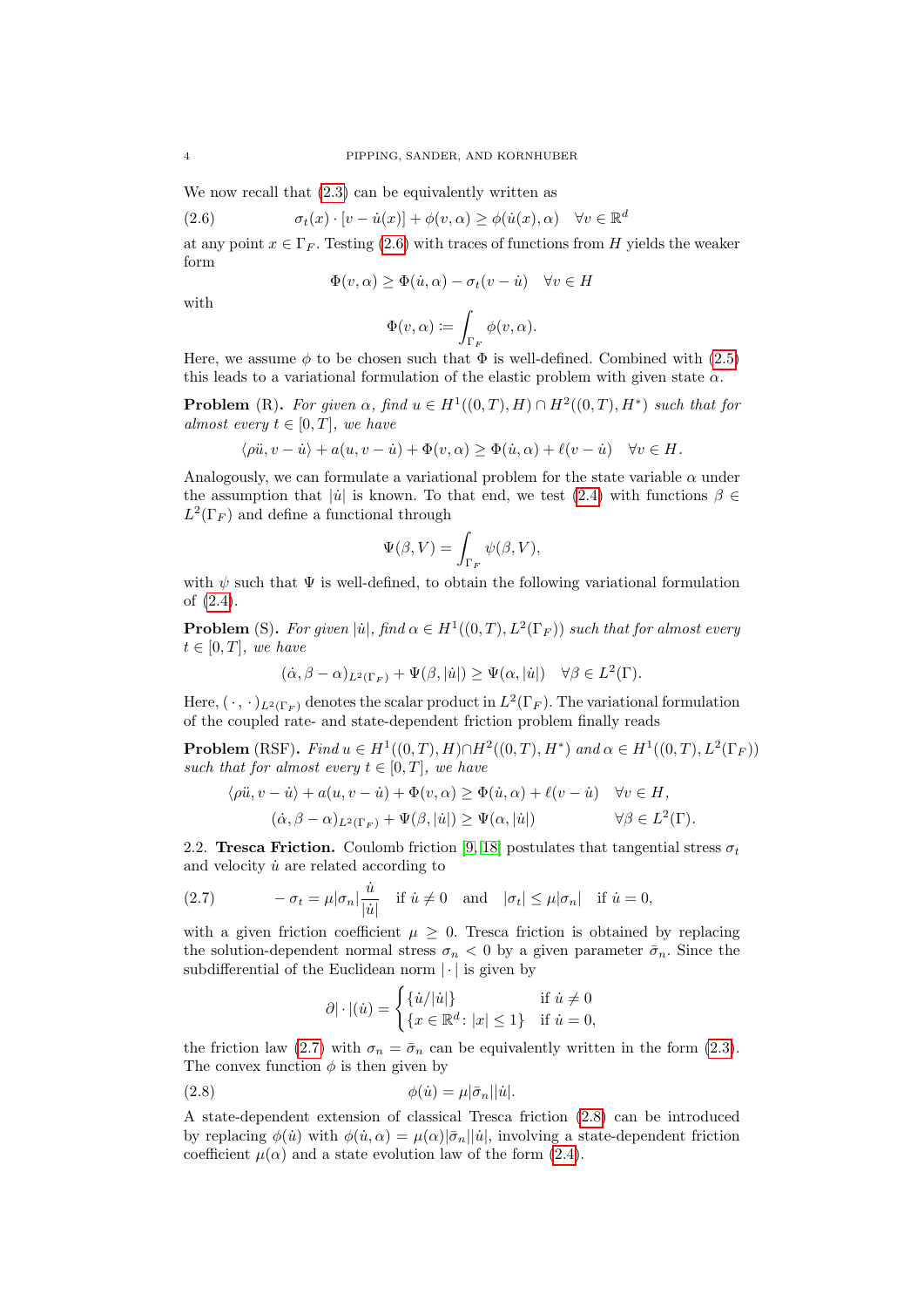2.3. The Dieterich–Ruina Model. The Dieterich–Ruina model of RSF in its most common form goes back to [\[28\]](#page-19-0) and consists of two parts: An equation that relates the coefficient of friction  $\mu$  to the slip rate  $V \coloneqq |\dot{u}|$  and a state  $\theta$ , as well as a state evolution equation. The former is most commonly stated as [\[1,](#page-18-4) [3,](#page-18-5) [10,](#page-18-6) [19,](#page-19-10) [22,](#page-19-11) [29\]](#page-19-12)

(2.9) 
$$
\mu := \frac{|\sigma_t|}{|\sigma_n|} = \mu_0 + a \log \left(\frac{V}{V_0}\right) + b \log \left(\frac{V_0 \theta}{L}\right)
$$

with positive parameters  $\mu_0$ , a, b,  $V_0$ , and  $L \in \mathbb{R}$ .

For the second equation, multiple proposals have been made. The two most popular laws are given by

<span id="page-5-0"></span>
$$
\dot{\theta} = 1 - \frac{V}{L}\theta
$$
 (Dieterich's law)  

$$
\dot{\theta} = -\frac{V}{L}\theta \log\left(\frac{V}{L}\theta\right)
$$
 (Ruina's law).

and

Both can be used to describe some phenomena but not others [\[1,](#page-18-4) [19\]](#page-19-10). As a common feature, both of these state equations provide increasing state  $\theta$  for small slip rate  $V$  and vice versa. A variety of state equations with this characteristic property might be useful. Consider, e.g., the most simple but non-smooth law

<span id="page-5-3"></span>(2.10) 
$$
\dot{\theta} = \begin{cases} +V & \text{if } \theta V < 1 \\ -V & \text{if } \theta V > 1 \end{cases} \text{ and } |\dot{\theta}| \le V & \text{if } \theta V = 1.
$$

We replace the solution-dependent normal stress  $\sigma_n$  in [\(2.9\)](#page-5-0) with a parameter  $\bar{\sigma}_n$ (as is done in Tresca friction) and assume collinearity of velocity and stress, i.e.,

$$
-(2.11) \t\t -|\sigma_t| \dot{u} = |\dot{u}|\sigma_t.
$$

Then the Dieterich–Ruina model becomes a special case of the framework set forth in Section 2.1.

To show that, we first relate  $(2.9)$  and  $(2.3)$ . It is obvious that  $(2.9)$  is not meaningful for very low velocities V, since for fixed  $\theta$  and  $V \rightarrow 0$  the right-hand side tends to −∞, whereas the left-hand side remains non-negative. This problem has been circumvented in the literature by means of regularisation [\[5,](#page-18-2) [7\]](#page-18-3); in what follows, we follow a variational approach.

To give a precise bound from which on velocities become inadmissible to [\(2.9\)](#page-5-0), we set

<span id="page-5-1"></span>
$$
V_m(\theta) \coloneqq V_0 \exp\left(-\frac{\mu_0 + b \log(\theta V_0/L)}{a}\right),\,
$$

so that [\(2.9\)](#page-5-0) becomes

<span id="page-5-2"></span>
$$
|\sigma_t|/|\bar{\sigma}_n| = a \log(V/V_0) - a \log(V_m/V_0).
$$

This formulation makes it clear that we must have  $V \geq V_m$  for [\(2.9\)](#page-5-0) to make sense. A straightforward extension of [\(2.9\)](#page-5-0) to velocities that fall short of  $V_m$  is given by

(2.12) 
$$
\mu = \begin{cases} \mu_0 + a \log(V/V_0) + b \log(V_0 \theta/L) & \text{if } V \ge V_m(\theta) \\ 0 & \text{otherwise.} \end{cases}
$$

In conjunction with the collinearity assumption [\(2.11\)](#page-5-1), this expression can be re-formulated as a subdifferential inclusion of type [\(2.3\)](#page-3-2). Indeed, for  $V \ge V_m(\theta)$ , we have

$$
|\sigma_t| = a|\bar{\sigma}_n| \log(V/V_m(\theta)) = \frac{\partial \varphi}{\partial V}(V, \theta),
$$

where  $\varphi$  is given by

$$
\varphi(V,\theta) \coloneqq a|\bar{\sigma}_n|\big[V\log(V/V_m(\theta))-V+V_m(\theta)\big], \quad V \ge V_m(\theta).
$$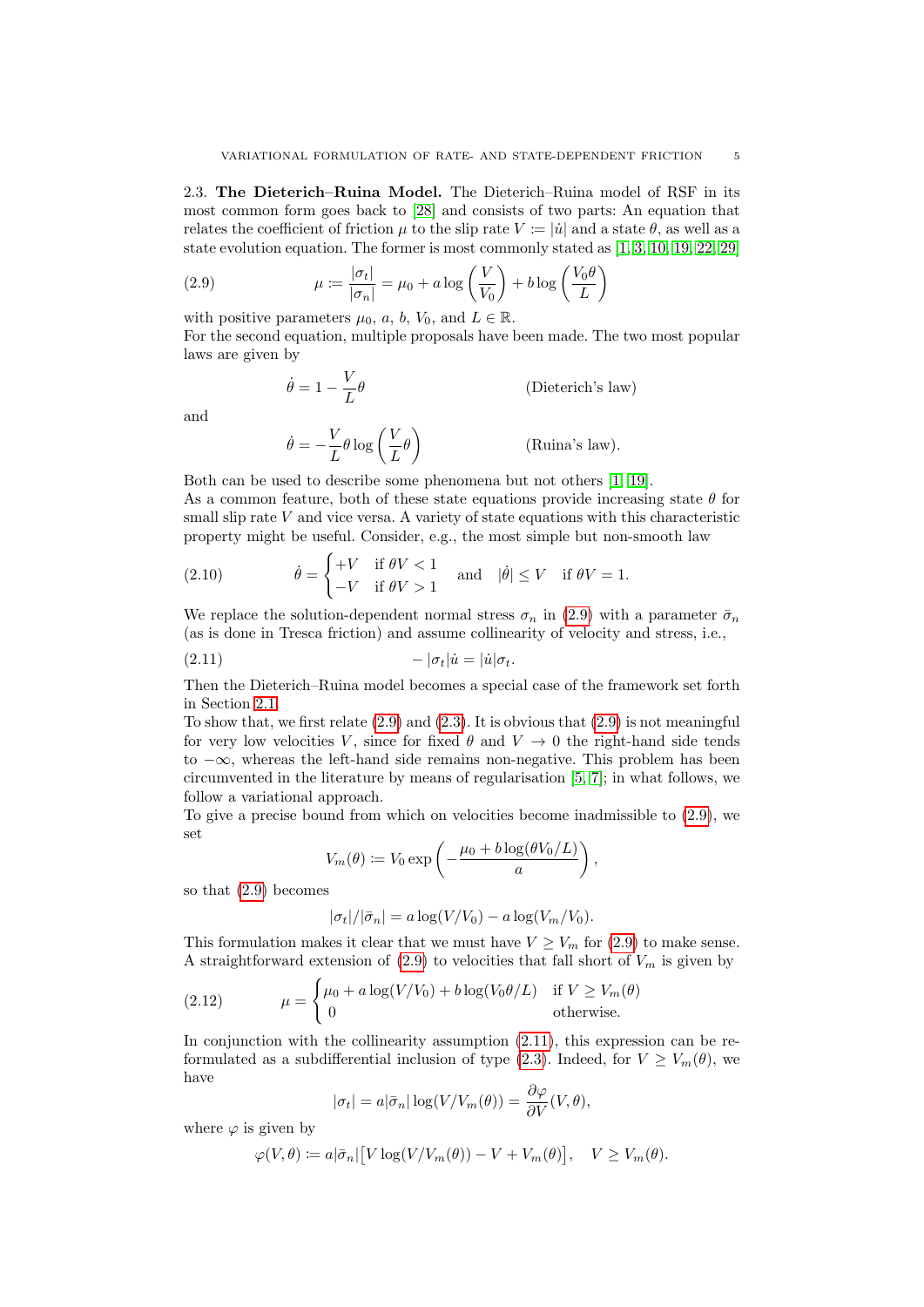This function is convex and non-decreasing in  $V$ , a property that is shared by the extension

<span id="page-6-7"></span>(2.13) 
$$
\varphi(V,\theta) = \begin{cases} a|\bar{\sigma}_n|[V \log(V/V_m(\theta)) - V + V_m(\theta)] & \text{if } V \ge V_m(\theta) \\ 0 & \text{otherwise} \end{cases}
$$

corresponding to [\(2.12\)](#page-5-2), too, since  $\varphi(\cdot, \theta)$  and  $\partial \varphi/\partial V(\cdot, \theta)$  vanish at  $V_m(\theta)$ . If we now define

(2.14) 
$$
\phi(\cdot,\theta) \coloneqq \varphi(|\cdot|,\theta),
$$

we obtain

<span id="page-6-3"></span>
$$
-\sigma_t = \frac{\partial \varphi}{\partial V}(V, \theta) \frac{\dot{u}}{|\dot{u}|} = \frac{\partial \phi}{\partial \dot{u}}(\dot{u}, \theta)
$$

by virtue of [\(2.11\)](#page-5-1) and the chain rule, and thus a smooth case of the subdifferential inclusion [\(2.3\)](#page-3-2) as desired.

It remains to be shown that the evolution of  $\theta$  can be written as a subdifferential inclusion of type [\(2.4\)](#page-3-4). If we set  $\alpha := \log \theta$  and rewrite Dieterich's law in terms of  $\alpha$ , it becomes

<span id="page-6-4"></span>(2.15) 
$$
-\dot{\alpha} = \frac{V}{L} - e^{-\alpha} = \frac{d}{d\alpha} \psi_d(\alpha, V) \text{ with } \psi_d(\alpha, V) = \frac{V}{L} \alpha + e^{-\alpha}.
$$

With the same substitution, Ruina's law turns into  $\dot{\alpha} = -V/L(\alpha + \log(V/L))$ , or

<span id="page-6-5"></span>(2.16) 
$$
-\dot{\alpha} = \frac{d}{d\alpha} \psi_r(\alpha, V) \text{ with } \psi_r(\alpha, V) = \frac{V}{L} \left(\frac{1}{2}\alpha^2 + \log\left(\frac{V}{L}\right)\alpha\right).
$$

For the discontinuous law [\(2.10\)](#page-5-3), we set  $\alpha = \theta$  to obtain

<span id="page-6-6"></span>(2.17) 
$$
-\dot{\alpha} \in \partial_{\alpha} \psi_{dc}(\alpha, V) \text{ with } \psi_{dc}(\alpha, V) = |\alpha V - 1|.
$$

Since the functions  $\psi_d(\cdot, V)$ ,  $\psi_r(\cdot, V)$ , and  $\psi_{dc}$  are convex, the corresponding state equations are again special cases of [\(2.4\)](#page-3-4).

# 3. TIME-DISCRETISATION

As a first step towards the numerical solution of the coupled variational Problem (RSF) stated in Subsection 2.1, we now consider time-discretisations of the Subproblems  $(R)$  and  $(S)$ . For simplicity, we assume the interval  $[0, T]$  to be partitioned uniformly into N subintervals  $[t_{n-1}, t_n]$ , each of length  $\tau = T/N$ .

To Subproblem (R) we apply the classical Newmark scheme, which we can write as

<span id="page-6-0"></span>(3.1) 
$$
\dot{u}_n = \dot{u}_{n-1} + \frac{\tau}{2}(\ddot{u}_{n-1} + \ddot{u}_n)
$$

<span id="page-6-1"></span>(3.2) 
$$
u_n = u_{n-1} + \tau \dot{u}_{n-1} + \frac{\tau^2}{4} (\ddot{u}_{n-1} + \ddot{u}_n)
$$

for the spatial approximations  $u_n := u(t_n)$  and  $0 < n < N$ . Note that we can also write  $(3.1)$  as

(3.3) 
$$
\ddot{u}_n = \frac{2}{\tau} (\dot{u}_n - \dot{u}_{n-1}) - \ddot{u}_{n-1},
$$

which we can insert into [\(3.2\)](#page-6-1) to obtain

(3.4) 
$$
u_n = u_{n-1} + \frac{\tau}{2}(\dot{u}_n + \dot{u}_{n-1}).
$$

It is easy to see that an application of Newmark's method in this form to Subproblem  $(R)$  leads to a variational inequality over H where the sole unknown is  $\dot{u}_n$ :

<span id="page-6-2"></span>
$$
a_{\tau}(\dot{u}_n, v - \dot{u}_n) + \Phi(v, \alpha) \ge \Phi(\dot{u}_n, \alpha) + \ell_n(v - \dot{u}_n) \quad \forall v \in H
$$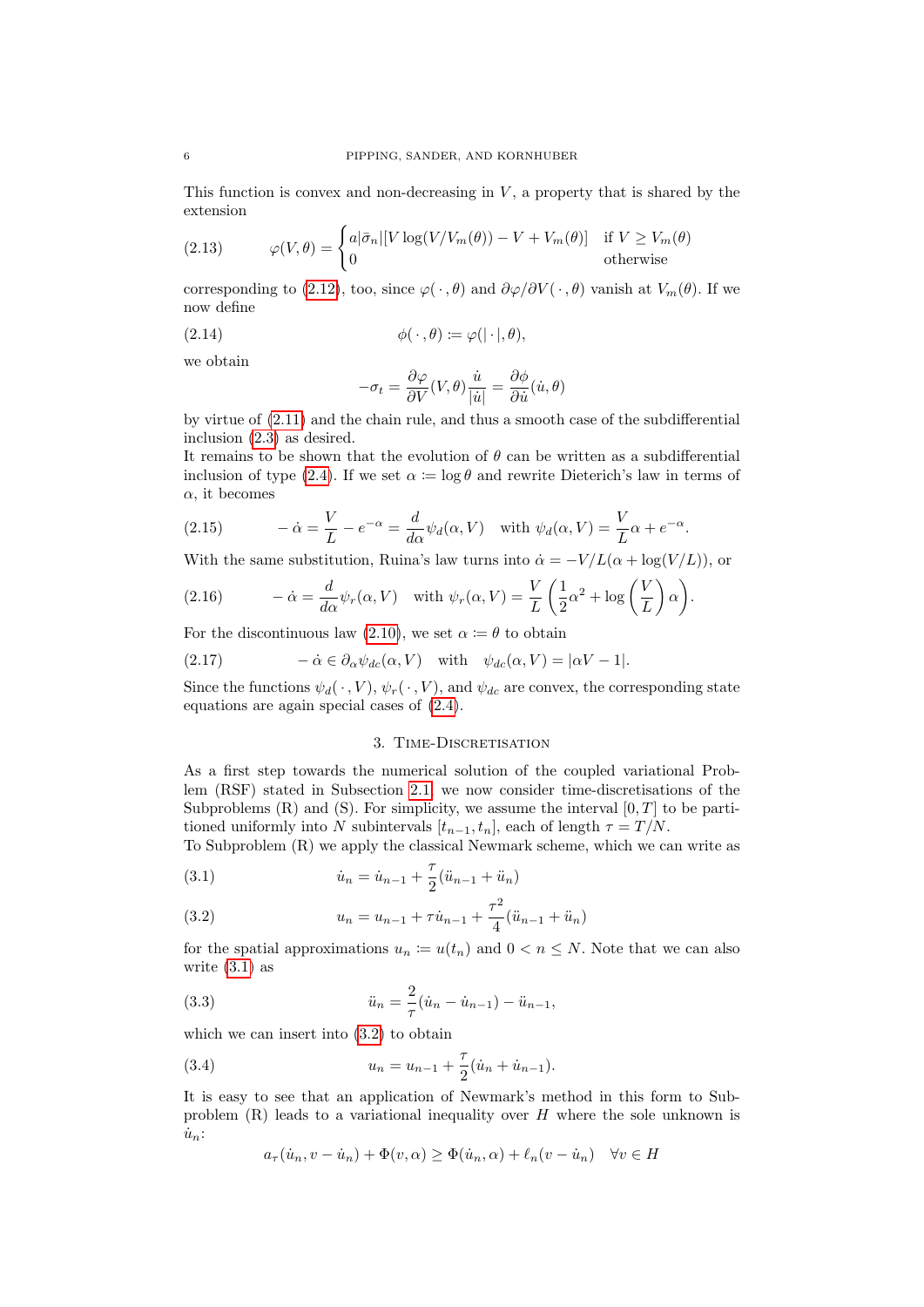with

$$
a_{\tau}(\,\cdot\,,\,\cdot\,):=\frac{2}{\tau}(\rho\cdot,\,\cdot\,)_{L^2(\Omega)}+\frac{\tau}{2}a(\,\cdot\,,\,\cdot\,)
$$

and

$$
\ell_n(\cdot) := \ell(\cdot) + \left(\rho\left(\frac{2}{\tau}\dot{u}_{n-1} + \ddot{u}_{n-1}\right), \cdot\right)_{L^2(\Omega)} - a\left(u_{n-1} + \frac{\tau}{2}\dot{u}_{n-1}, \cdot\right).
$$

This variational problem for  $\dot{u}_n$  can also be written as a minimisation problem; the corresponding energy functional  $\mathcal{J}(\cdot, \alpha)$  is given by

$$
\mathcal{J}(v,\alpha) = \frac{1}{2}a_{\tau}(v,v) + \Phi(v,\alpha) - \ell_n(v).
$$

The Newmark time-discretisation of Subproblem (R) thus leads to the following spatial problems.

**Problem**  $(R_{\tau})$ . For given state  $\alpha$ , find  $\dot{u}_n \in H$  such that

$$
\mathcal{J}(\dot{u}_n,\alpha) \leq \mathcal{J}(v,\alpha) \quad \forall v \in H.
$$

The displacement  $u_n$  can then be computed from  $\dot{u}_n$  using [\(3.4\)](#page-6-2).

Next, we apply the backward Euler scheme to the  $L^2$ -gradient flow Subproblem  $(S)$ . The spatial approximations  $\alpha_n := \alpha(t_n)$ ,  $0 < n \leq N$ , then satisfy the variational inequality

<span id="page-7-0"></span>
$$
(3.5) \qquad (\alpha_n, \beta - \alpha_n)_{L^2(\Gamma_F)} + \tau \Psi(\beta, |\dot{u}|) \ge \tau \Psi(\alpha_n, |\dot{u}|) + (\alpha_{n-1}, \beta - \alpha_n)_{L^2(\Gamma_F)}
$$

for all  $\beta \in L^2(\Gamma_F)$ . Since [\(3.5\)](#page-7-0) can be equivalently written as a minimisation problem for the convex energy functional  $\mathcal{E}(\cdot, |\dot{u}|)$  given by

$$
\mathcal{E}(\beta,|\dot{u}|) = \frac{1}{2}(\beta,\beta)_{L^2(\Gamma_F)} + \tau \Psi(\beta,|\dot{u}|) - (\alpha_{n-1},\beta)_{L^2(\Gamma_F)},
$$

we obtain the following spatial problem in each time step.

**Problem**  $(S_{\tau})$ . For given slip rate  $V = |\dot{u}|$ , find  $\alpha_n \in L^2(\Gamma_F)$  such that

$$
\mathcal{E}(\alpha_n, V) \le \mathcal{E}(\beta, V) \quad \forall \beta \in L^2(\Gamma_F).
$$

The spatial problems of the time-discretised coupled Problem (RSF) finally read as follows.

**Problem** (RSF<sub>τ</sub>). Find  $\dot{u}_n \in H$  and  $\alpha_n \in L^2(\Gamma_F)$  such that

$$
\mathcal{J}(\dot{u}_n, \alpha_n) \leq \mathcal{J}(v, \alpha_n) \quad \forall v \in H
$$
  

$$
\mathcal{E}(\alpha_n, |\dot{u}_n|) \leq \mathcal{E}(\beta, |\dot{u}_n|) \quad \forall \beta \in L^2(\Gamma_F).
$$

4. Existence and Uniqueness of Solutions of the Spatial Subproblems

Existence and uniqueness of solutions of the spatial Subproblems  $(R_{\tau})$  and  $(S_{\tau})$ will be derived from the following general results on convex minimisation and superposition operators.

<span id="page-7-1"></span>**Lemma 4.1.** Let V be a Hilbert space. If we assume that  $b(\cdot, \cdot)$  is a symmetric, continuous and V-elliptic bilinear form,  $j: V \to \mathbb{R} \cup \{+\infty\}$  a proper, convex, and lower semicontinuous functional, and  $l$  a bounded linear functional on  $V$ , then the problem of minimising

$$
v \mapsto \frac{1}{2}b(v,v) + j(v) - l(v)
$$

over  $V$  admits a unique solution.

*Proof.* See [\[13,](#page-19-13) Lemma 4.1].

It is a straightforward consequence of Fatou's Lemma that integral operators preserve lower semicontinuity.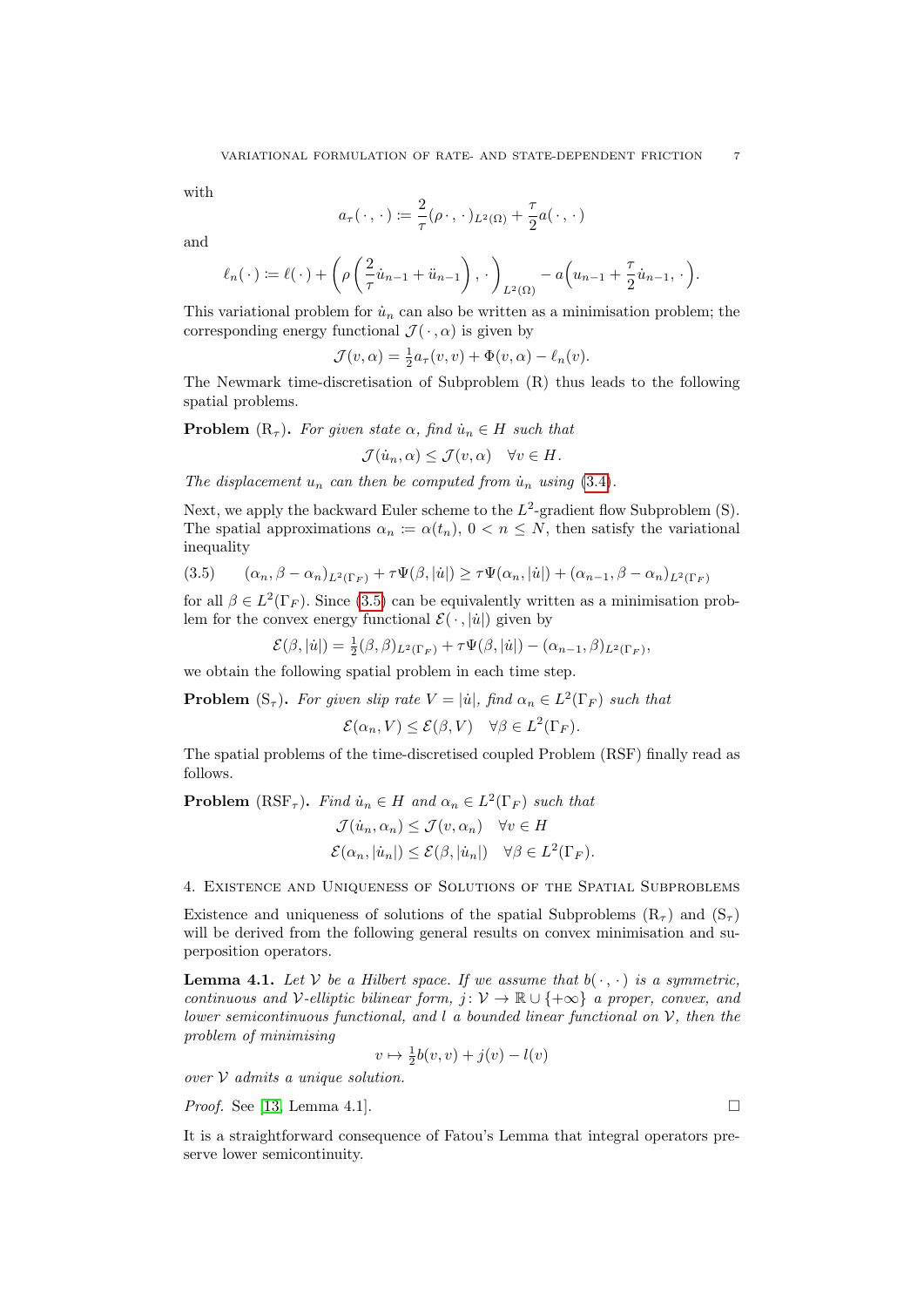<span id="page-8-1"></span>**Lemma 4.2.** Assume that  $f: \Gamma_F \times \mathbb{R}^d \to \mathbb{R}$  is a non-negative function, such that  $f(x, \cdot)$  is lower semicontinuous for almost every  $x \in \Gamma_F$ . Then the superposition operator

$$
\int_{\Gamma_F} f(x, \cdot) dx: L^2(\Gamma_F) \to \mathbb{R} \cup \{+\infty\}
$$

is lower semicontinuous.

*Proof.* See [\[11,](#page-19-14) Theorem 6.49].

Now we are ready to show existence and uniqueness of a solution of Subproblem  $(R<sub>\tau</sub>)$  under the additional assumption that

<span id="page-8-0"></span>(A.1) **C** is elliptic, i.e. there exists a  $c > 0$  such that a.e. in  $\Omega$ , we have

 $\mathcal{C} \boldsymbol{\tau} \colon \boldsymbol{\tau} \geq c |\boldsymbol{\tau}|^2 \quad \text{for every symmetric tensor } \boldsymbol{\tau}.$ 

**Proposition 4.3.** Assume that  $(A.1)$  holds,  $u_{n-1}$ ,  $\dot{u}_{n-1}$ ,  $\ddot{u}_{n-1} \in H$ , and  $\ell \in H^*$ . Then the Subproblem  $(R<sub>τ</sub>)$  with  $\phi$  corresponding to Tresca friction [\(2.8\)](#page-4-2) or the Dieterich–Ruina model [\(2.14\)](#page-6-3) has a unique solution for any given state  $\alpha \in L^2(\Gamma_F)$ .

Proof. Both for Tresca friction [\(2.8\)](#page-4-2) and the Dieterich–Ruina model [\(2.14\)](#page-6-3) the superposition operator  $\Phi(\cdot, \alpha)$  is convex, because so is  $\phi(\cdot, \alpha)$ . It is proper, because  $\phi(0,\alpha) = 0$ . Since in both cases  $\phi$  is continuous and non-negative, Lemma [4.2](#page-8-1) implies that  $\Phi(\cdot, \alpha)$  is lower semicontinuous. The bilinear form  $a_{\tau}(\cdot, \cdot)$  is symmetric, continuous, and, by assumption [\(A.1\)](#page-8-0) in conjunction with Korn's second inequality [\[30\]](#page-19-15), elliptic on H. Hence, the claim follows from Lemma [4.1.](#page-7-1)  $\Box$ 

We now consider existence and uniqueness for Subproblem  $(S_{\tau})$  under the assumption that

<span id="page-8-2"></span> $(A.2) \log L \in L^{\infty}(\Gamma_F).$ 

<span id="page-8-3"></span>**Proposition 4.4.** Assume  $\alpha_{n-1} \in L^2(\Gamma_F)$ . Then the Subproblem  $(S_\tau)$  with  $\psi$ corresponding to the state evolution laws of Dieterich  $(2.15)$ , Ruina  $(2.16)$ , or  $(2.17)$ has a unique solution for any given slip rate  $V = |\dot{u}| \in L^{2+\delta}(\Gamma_F)$  with  $\delta \ge 0, \delta > 0$ , or  $\delta \geq 0$ , respectively.

*Proof.* For fixed  $V = |u| \geq 0$ , the convexity of the functionals  $j := \tau \Psi(\cdot, V)$  $\tau \int_{\Gamma_F} \psi(\cdot, V)$  follows immediately from the convexity of  $\psi(\cdot, V)$ . From  $\psi_r(0, V)$  =  $[0, \psi_d(0, V) = 1$ , and  $|\psi_{dc}(0, V)| \leq 1$ , we conclude that  $\Psi$  is proper.

To show that  $\Psi$  is lower semicontinuous, we decompose  $\psi$  into its linear and nonlinear parts. For  $\psi_d$  and  $\psi_r$ , this leads to

$$
\psi_a = \psi_{d,1} + \psi_{d,2}, \qquad \psi_{d,1} : \alpha \mapsto \frac{V}{L} \alpha, \qquad \psi_{d,2} : \alpha \mapsto e^{-\alpha},
$$
  

$$
\psi_r = \psi_{r,1} + \psi_{r,2}, \qquad \psi_{r,1} : \alpha \mapsto \frac{V}{L} \log(V/L) \alpha, \qquad \psi_{r,2} : \alpha \mapsto \frac{1}{2} \frac{V}{L} \alpha^2.
$$

Since  $\psi_{d,1}$  and  $\psi_{r,1}$  multiply their arguments with functions that lie in  $L^2$  by assumption (namely  $V \in L^{2+\delta}(\Gamma_F)$  and  $(A.2)$ ), their respective contribution to  $\Psi$  is continuous in  $\alpha$ . A similar observation shows that  $\Psi$  is continuous if  $\psi = \psi_{dc}$ .

From the non-negativity of  $\psi_{d,2}$  and  $\psi_{r,2}$  we conclude that the corresponding integrals are well-defined and that Lemma [4.2](#page-8-1) applies.

Because of  $\rho > 0$ , the bilinear form  $(\cdot, \cdot)_{L^2(\Gamma_F)}$  is symmetric, continuous, and elliptic on  $L^2(\Gamma_F)$ . Since we assumed  $\alpha_{n-1} \in L^2(\Gamma_F)$ , the claim now follows from Lemma [4.1.](#page-7-1)  $\Box$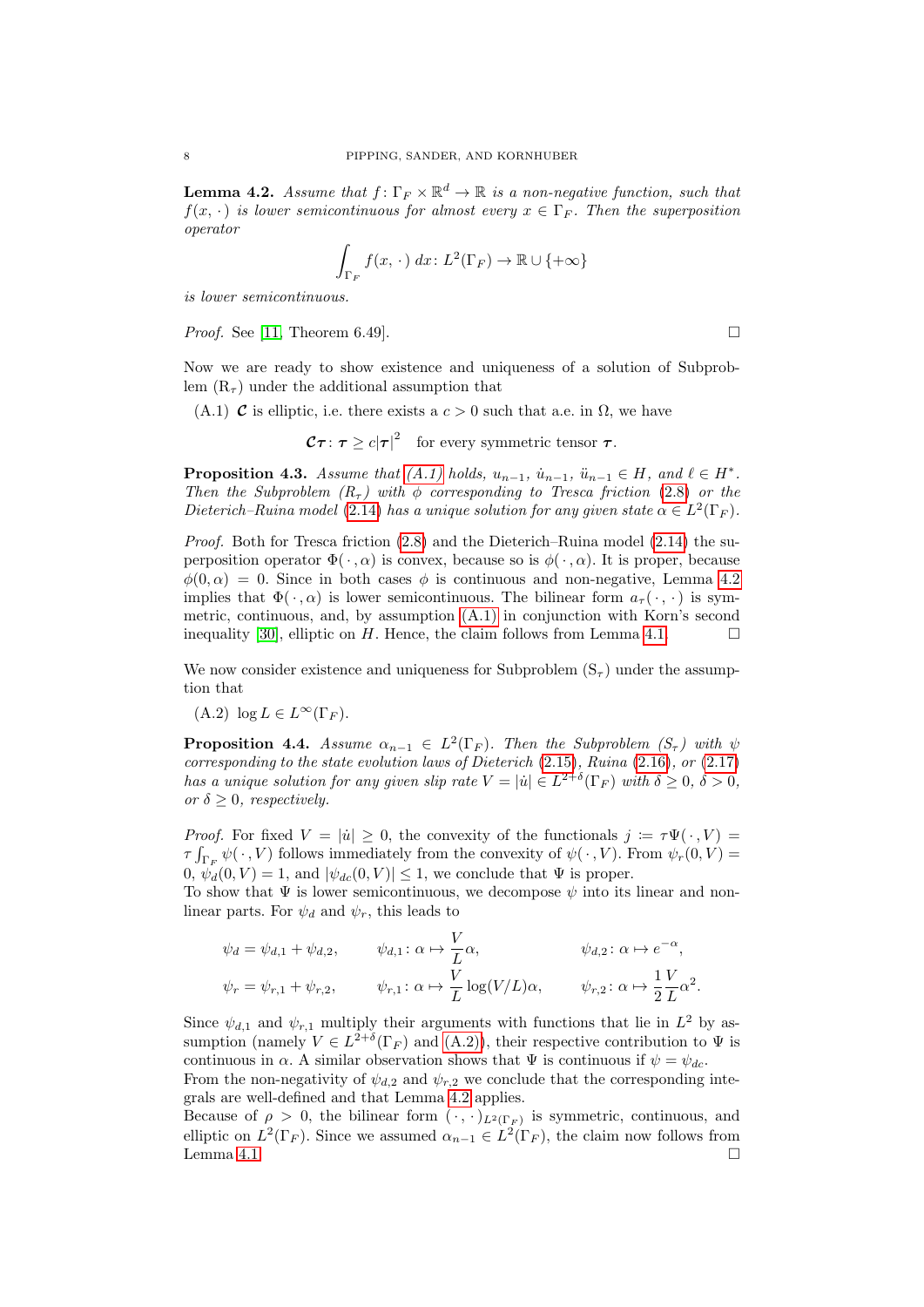# 5. Existence of solutions for a Coupled Spatial Dieterich–Ruina PROBLEM

Since the Dieterich–Ruina model of RSF with Dieterich's or Ruina's state evolution law leads to subproblems that are uniquely solvable, we can define a solution operator for each problem, namely

$$
S: L^{2+\delta}(\Gamma_F) \to L^2(\Gamma_F) \qquad \text{corresponding to Subproblem } (S_{\tau})
$$

and

$$
R: L^{2}(\Gamma_{F}) \to H
$$
 corresponding to Subproblem  $(R_{\tau}),$ 

for any  $\delta \geq 0$ . In this manner, we map scalar velocities on  $\Gamma_F$  to states (using S) and states to velocity fields on  $\Omega$  (using R). Since such velocity fields can be transformed into scalar velocities on  $\Gamma_F$  through the map

 $|\gamma_F|: H \to L^p(\Gamma_F), \qquad v \mapsto (\Gamma_F \ni x \mapsto |v(x)|),$ 

we can close the circle here. Before we discuss for which  $\delta$  this is possible, we consider the consequences. We first compose the two solution operators to obtain

$$
RS \coloneqq R \circ S : L^{2+\delta}(\Gamma_F) \to H.
$$

If  $|\gamma_F|$  now maps to  $L^{2+\delta}(\Gamma_F)$ , we have a self-map  $RS \circ |\gamma_F|: H \to H$ . By construction, a fixed point of this map and its corresponding state solve both Subproblem  $(S_{\tau})$  and Subproblem  $(R_{\tau})$  simultaneously and thus the coupled Problem  $(RSF_{\tau})$ .

Now back to  $\delta$ : Since the trace operator  $\gamma: H \to L^p(\Gamma_F)^d$  is well-defined and compact for  $1 \leq p < p^*$ , so is  $|\gamma_F|$ , with  $p^* = 4$  in the three-dimensional case and  $p^* = \infty$  in two dimensions [\[6\]](#page-18-7). Any  $\delta < p^* - 2$  is thus admissible.

In what follows, we make the necessary arrangements for an application of Schauder's theorem which guarantees that  $RS \circ |\gamma_F|$  has a fixed point. To that end, we are forced to restrict ourselves to Dieterich's state evolution law for reasons that become clear as we proceed. We also make the assumptions

(A.3)  $\bar{\sigma}_n \in L^{\infty}(\Gamma_F)$ , (A.4)  $V_0 \in L^{\infty}(\Gamma_F)$  and  $\log V_0 \in L^{\infty}(\Gamma_F)$ ,  $(A.5)$   $a \in L^{\infty}(\Gamma_F),$  $(A.6)$   $b \in L^{\infty}(\Gamma_F)$ , and  $(A.7)$   $\mu_0 \in L^{\infty}(\Gamma_F)$ .

<span id="page-9-0"></span>5.1. Towards boundedness and continuity of RS. Since for any two states  $\alpha$ ,  $\beta \in L^2(\Gamma_F)$  we have

<span id="page-9-1"></span>(5.1)  
\n
$$
\Phi(R(\beta), \alpha) - \Phi(R(\alpha), \alpha) + \Phi(R(\alpha), \beta) - \Phi(R(\beta), \beta)
$$
\n
$$
\ge a_{\tau}(R(\alpha) - R(\beta), R(\alpha) - R(\beta))
$$
\n
$$
\ge C \|R(\alpha) - R(\beta)\|^2
$$

for a constant  $C > 0$  by H-ellipticity of  $a_{\tau}(\cdot, \cdot)$ , upper bounds for the term

$$
\Phi(R(\beta), \alpha) - \Phi(R(\alpha), \alpha) + \Phi(R(\alpha), \beta) - \Phi(R(\beta), \beta)
$$
  
= 
$$
\int_{\Gamma_F} \phi(R(\beta), \alpha) - \phi(R(\alpha), \alpha) + \phi(R(\alpha), \beta) - \phi(R(\beta), \beta)
$$

also yield upper bounds for the term  $||R(\alpha) - R(\beta)||^2$ . By means of such bounds we establish that RS is bounded (i.e. it maps bounded sets into bounded sets) and continuous.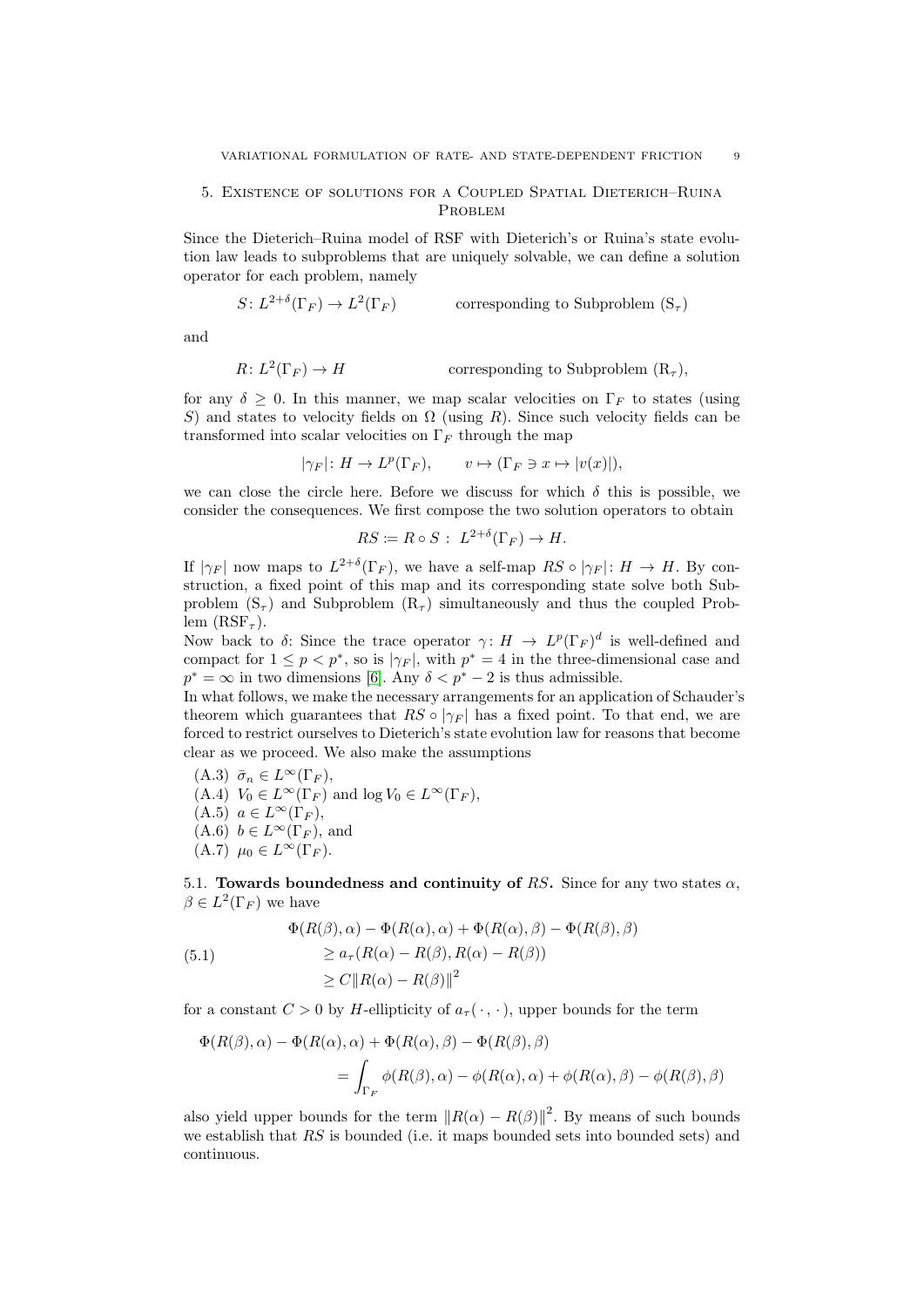<span id="page-10-6"></span>Proposition 5.1. We have

(5.2) 
$$
\phi(U, \alpha) - \phi(V, \alpha) + \phi(V, \beta) - \phi(U, \beta)
$$

$$
\leq a|\bar{\sigma}_n| \left[ \max(U, V) |\log(V_m(\alpha)/V_m(\beta))| + |V_m(\alpha) - V_m(\beta)| \right]
$$

with  $\alpha$ ,  $\beta$ ,  $U$ ,  $V \in \mathbb{R}$  and  $0 \leq U$ ,  $V$ .

*Proof.* Since the function  $\varphi$  from [\(2.13\)](#page-6-7) is defined piecewise depending on whether the first argument is smaller than  $V_m$  or not, and we consider four terms at once, we can distinguish 16 cases, each of which yields an explicit expression for (5.2). Given that (5.2) remains unchanged if we swap U and V simultaneously with  $\alpha$ and  $\beta$ , some cases are analogous to others. For brevity, we write

$$
(*) = [\phi(U, \alpha) - \phi(V, \alpha) + \phi(V, \beta) - \phi(U, \beta)]/a|\bar{\sigma}_n|
$$

and find:

<span id="page-10-1"></span><span id="page-10-0"></span>(1)  $U \leq V_m(\alpha)$ ,  $V \leq V_m(\alpha)$ ,  $V \leq V_m(\beta)$ ,  $U \leq V_m(\beta)$ : Implies  $(*) = 0$ . (2)  $U \leq V_m(\alpha)$ ,  $V \leq V_m(\alpha)$ ,  $V \leq V_m(\beta)$ ,  $U \geq V_m(\beta)$ : Implies  $(*) \leq 0$ . (3)  $U \leq V_m(\alpha)$ ,  $V \leq V_m(\alpha)$ ,  $V \geq V_m(\beta)$ ,  $U \leq V_m(\beta)$ : Implies  $(*) = V \log(V/V_m(\beta)) - V + V_m(\beta) \leq V \log(V_m(\alpha)/V_m(\beta)).$ (4)  $U \leq V_m(\alpha)$ ,  $V \leq V_m(\alpha)$ ,  $V \geq V_m(\beta)$ ,  $U \geq V_m(\beta)$ : Implies

$$
V_m(\alpha) \ge V, \ U \ge V_m(\beta)
$$

<span id="page-10-3"></span>and thus

$$
(*) = V \log(V/V_m(\beta)) - U \log(U/V_m(\beta)) + U - V
$$
  
\n
$$
\leq V \log(V_m(\alpha)/V_m(\beta)) + |V_m(\alpha) - V_m(\beta)|.
$$

- (5)  $U \leq V_m(\alpha)$ ,  $V \geq V_m(\alpha)$ ,  $V \leq V_m(\beta)$ ,  $U \leq V_m(\beta)$ : Analogous to [\(2\).](#page-10-0)
- (6)  $U \leq V_m(\alpha)$ ,  $V \geq V_m(\alpha)$ ,  $V \leq V_m(\beta)$ ,  $U \geq V_m(\beta)$ : Implies

$$
U = V_m(\alpha) = V = V_m(\beta) = U
$$

and thus  $(*) = 0$ .

<span id="page-10-2"></span>(7) 
$$
U \le V_m(\alpha)
$$
,  $V \ge V_m(\alpha)$ ,  $V \ge V_m(\beta)$ ,  $U \le V_m(\beta)$ : Implies  
\n
$$
(*) = V \log(V_m(\alpha)/V_m(\beta)) + V_m(\beta) - V_m(\alpha).
$$
\n(8)  $U \le V_m(\alpha)$   $V \ge V_m(\alpha)$   $V \ge V_m(\beta)$   $U \ge V_m(\beta)$  Implies

<span id="page-10-4"></span>
$$
\begin{aligned} \n\text{(8)} \ \ U &\leq V_m(\alpha), \ V \geq V_m(\alpha), \ V \geq V_m(\beta), \ U \geq V_m(\beta); \text{ implies} \\ \n&\quad \text{(*)} = V \log(V_m(\alpha)/V_m(\beta)) - U \log(U/V_m(\beta)) + U - V_m(\alpha) \\ \n&\leq V \log(V_m(\alpha)/V_m(\beta)). \n\end{aligned}
$$

- (9)  $U \geq V_m(\alpha)$ ,  $V \leq V_m(\alpha)$ ,  $V \leq V_m(\beta)$ ,  $U \leq V_m(\beta)$ : Analogous to [\(3\).](#page-10-1) (10)  $U \geq V_m(\alpha)$ ,  $V \leq V_m(\alpha)$ ,  $V \leq V_m(\beta)$ ,  $U \geq V_m(\beta)$ : Analogous to [\(7\).](#page-10-2)
- (11)  $U \geq V_m(\alpha)$ ,  $V \leq V_m(\alpha)$ ,  $V \geq V_m(\beta)$ ,  $U \leq V_m(\beta)$ : Implies

$$
U = V_m(\alpha) = V = V_m(\beta) = U
$$

and thus  $(*) = 0$ .

<span id="page-10-5"></span>(12) 
$$
U \ge V_m(\alpha)
$$
,  $V \le V_m(\alpha)$ ,  $V \ge V_m(\beta)$ ,  $U \ge V_m(\beta)$ : Implies  
\n
$$
(*) = U \log(V_m(\beta)/V_m(\alpha)) - V \log(V_m(\beta)/V) + V_m(\alpha) - V
$$
\n
$$
\le U \log(V_m(\beta)/V_m(\alpha)) - V \log(V_m(\beta)/V_m(\alpha)) + V_m(\alpha) - V
$$
\n
$$
\le V_m(\alpha) - V \le V_m(\alpha) - V_m(\beta).
$$

- (13)  $U \geq V_m(\alpha)$ ,  $V \geq V_m(\alpha)$ ,  $V \leq V_m(\beta)$ ,  $U \leq V_m(\beta)$ : Analogous to [\(4\).](#page-10-3)
- (14)  $U \geq V_m(\alpha)$ ,  $V \geq V_m(\alpha)$ ,  $V \leq V_m(\beta)$ ,  $U \geq V_m(\beta)$ : Analogous to [\(8\).](#page-10-4)
- (15)  $U \geq V_m(\alpha)$ ,  $V \geq V_m(\alpha)$ ,  $V \geq V_m(\beta)$ ,  $U \leq V_m(\beta)$ : Analogous to [\(12\).](#page-10-5)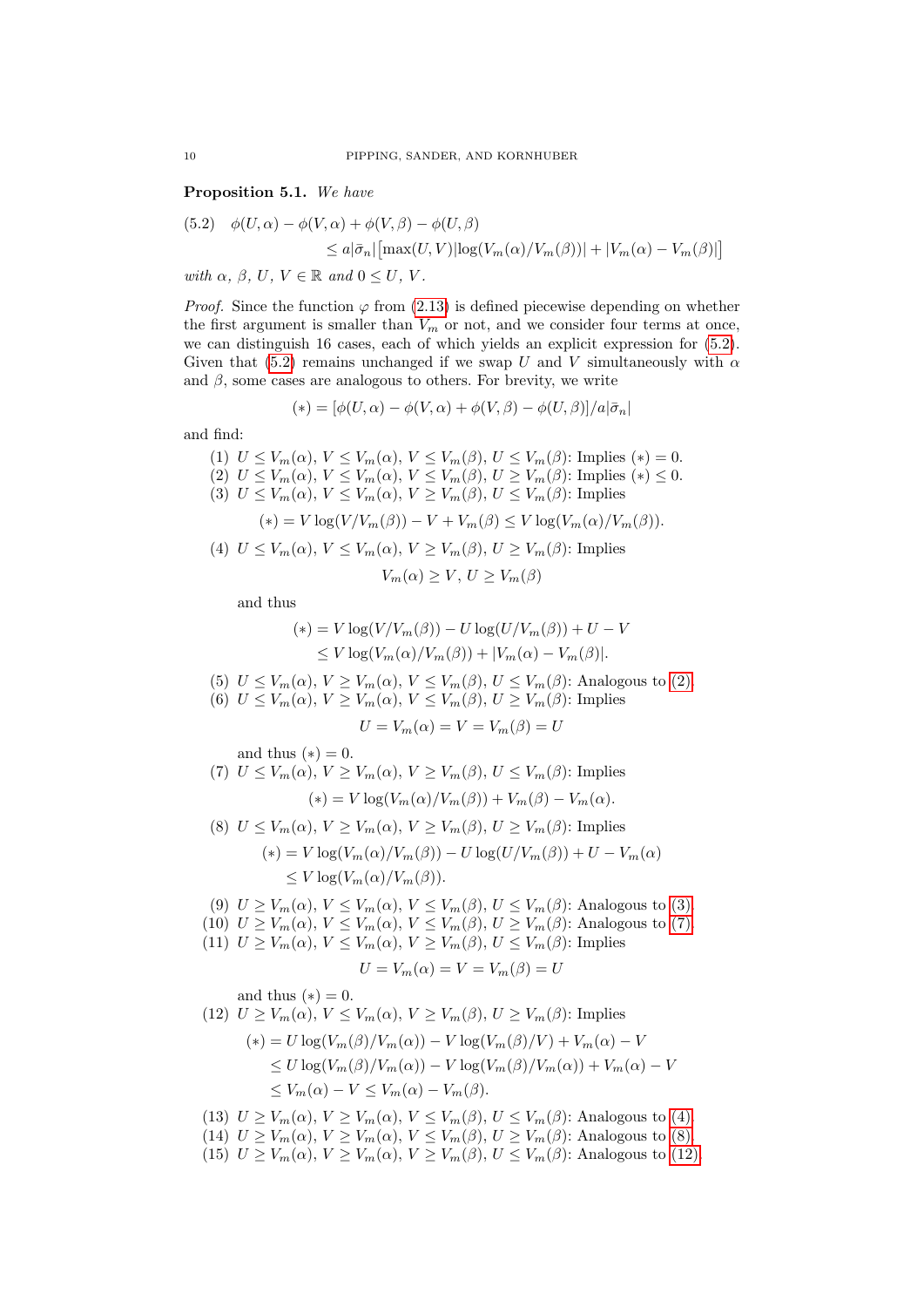(16) 
$$
U \ge V_m(\alpha)
$$
,  $V \ge V_m(\alpha)$ ,  $V \ge V_m(\beta)$ ,  $U \ge V_m(\beta)$ : Implies  
\n
$$
(*) = (U - V) \log(V_m(\beta)/V_m(\alpha)).
$$

The claim now follows by taking the maximum of the above bounds.  $\Box$ 

In the following, we write  $\|\cdot\|_{k,p,M}$  for the canonical  $W^{k,p}(M)$  norm. The pointwise bound obtained in Proposition [5.1](#page-10-6) yields the integral bound[1](#page-11-0)

$$
\Phi(R(\beta), \alpha) - \Phi(R(\alpha), \alpha) + \Phi(R(\alpha), \beta) - \Phi(R(\beta), \beta)
$$
\n
$$
\leq ||a\bar{\sigma}_n \max(|R(\alpha)|, |R(\beta)|) \log(V_m(\alpha)/V_m(\beta))||_{0,1,\Gamma_F}
$$
\n
$$
+ ||a\bar{\sigma}_n[V_m(\alpha) - V_m(\beta)]||_{0,1,\Gamma_F}
$$
\n
$$
\leq ||\max(|R(\alpha)|, |R(\beta)|)||_{0,2,\Gamma_F} ||a\bar{\sigma}_n \log(V_m(\alpha)/V_m(\beta))||_{0,2,\Gamma_F}
$$
\n
$$
+ ||a\bar{\sigma}_n||_{0,\infty,\Gamma_F} ||V_m(\alpha) - V_m(\beta)||_{0,1,\Gamma_F}
$$
\n
$$
\leq C_1 ||\max(|R(\alpha)|, |R(\beta)|) ||_{0,2,\Gamma_F} ||\beta - \alpha||_{0,2,\Gamma_F}
$$
\n
$$
+ C_2 ||e^{-(b/a)\alpha} - e^{-(b/a)\beta} ||_{0,1,\Gamma_F}
$$

with the constants  $C_1 \coloneqq \|b\bar{\sigma}_n\|_{0,\infty,\Gamma_F}$  and

$$
C_2 := ||a\bar{\sigma}_n||_{0,\infty,\Gamma_F} ||V_0 \exp(-\mu_0/a - (b/a) \log(V_0/L))||_{0,\infty,\Gamma_F},
$$

both of which are finite by assumptions  $(A.2)$ – $(A.7)$ . In conjunction with  $(5.1)$ , we thus have

(5.3) 
$$
C||R(\alpha) - R(\beta)||_{1,2,\Omega}^2 \leq C_1 ||\max(|R(\alpha)|, |R(\beta)|)||_{0,2,\Gamma_F} ||\beta - \alpha||_{0,2,\Gamma_F} + C_2 ||e^{-(b/a)\alpha} - e^{-(b/a)\beta}||_{0,1,\Gamma_F}.
$$

On the one hand,  $\alpha = S(V)$  and  $\beta = 0$  now turn (5.3) into

$$
C(||RS(V)||_{1,2,\Omega} - ||R(0)||_{1,2,\Omega})^{2}
$$
  
\n
$$
\leq C||RS(V) - R(0)||_{1,2,\Omega}^{2}
$$
  
\n
$$
\leq C_{1}||\max(|RS(V)|, |R(0)|)||_{0,2,\Gamma_{F}}||S(V)||_{0,2,\Gamma_{F}}
$$
  
\n
$$
+ C_{2}||e^{-(b/a)S(V)} - 1||_{0,1,\Gamma_{F}}
$$
  
\n
$$
\leq C_{1}(||RS(V)||_{0,2,\Gamma_{F}} + ||R(0)||_{0,2,\Gamma_{F}})||S(V)||_{0,2,\Gamma_{F}}
$$
  
\n
$$
+ C_{2}||e^{-(b/a)S(V)}||_{0,1,\Gamma_{F}} + C_{2}||1||_{0,1,\Gamma_{F}},
$$

which we can use to bound the growth of RS. On the other hand, once we know that RS is bounded and show that  $V_n \to V$  in  $L^{2+\delta}(\Gamma_F)$  implies  $S(V_n) \to S(V)$  in  $L^2(\Gamma_F)$  and  $e^{-(b/a)S(V_n)} \to e^{-(b/a)S(V)}$  in  $L^1(\Gamma_F)$ , it follows from (5.3) that RS is continuous. To that end, we need to investigate  $S$  more thoroughly.

5.2. An explicit formulation for the state problem. In this section it is shown that S can also be viewed as a superposition operator.

We first observe that an application of the backward Euler scheme to Dieterich's law [\(2.15\)](#page-6-4) turns it into

(5.5) 
$$
\alpha_n - \tau e^{-\alpha_n} = \alpha_{n-1} - \frac{\Delta U_n}{L},
$$

with  $\Delta U_n \coloneqq \tau V_n$ . This prompts us to investigate the abstract problem

$$
(5.6) \t\t\t z - \tau e^{-z} = r,
$$

for which it is convenient to introduce the Lambert  $W$  function  $[8]$ .

**Definition.** For  $z \in [0, \infty)$ , we uniquely define  $W(z)$  by  $W(z)e^{W(z)} = z$ .

<span id="page-11-0"></span><sup>&</sup>lt;sup>1</sup>Here and in what follows, we do not distinguish between  $v \in H$  and  $\gamma_F(v) \in L^p(\Gamma_F)^d$  if the intended meaning is clear from the context.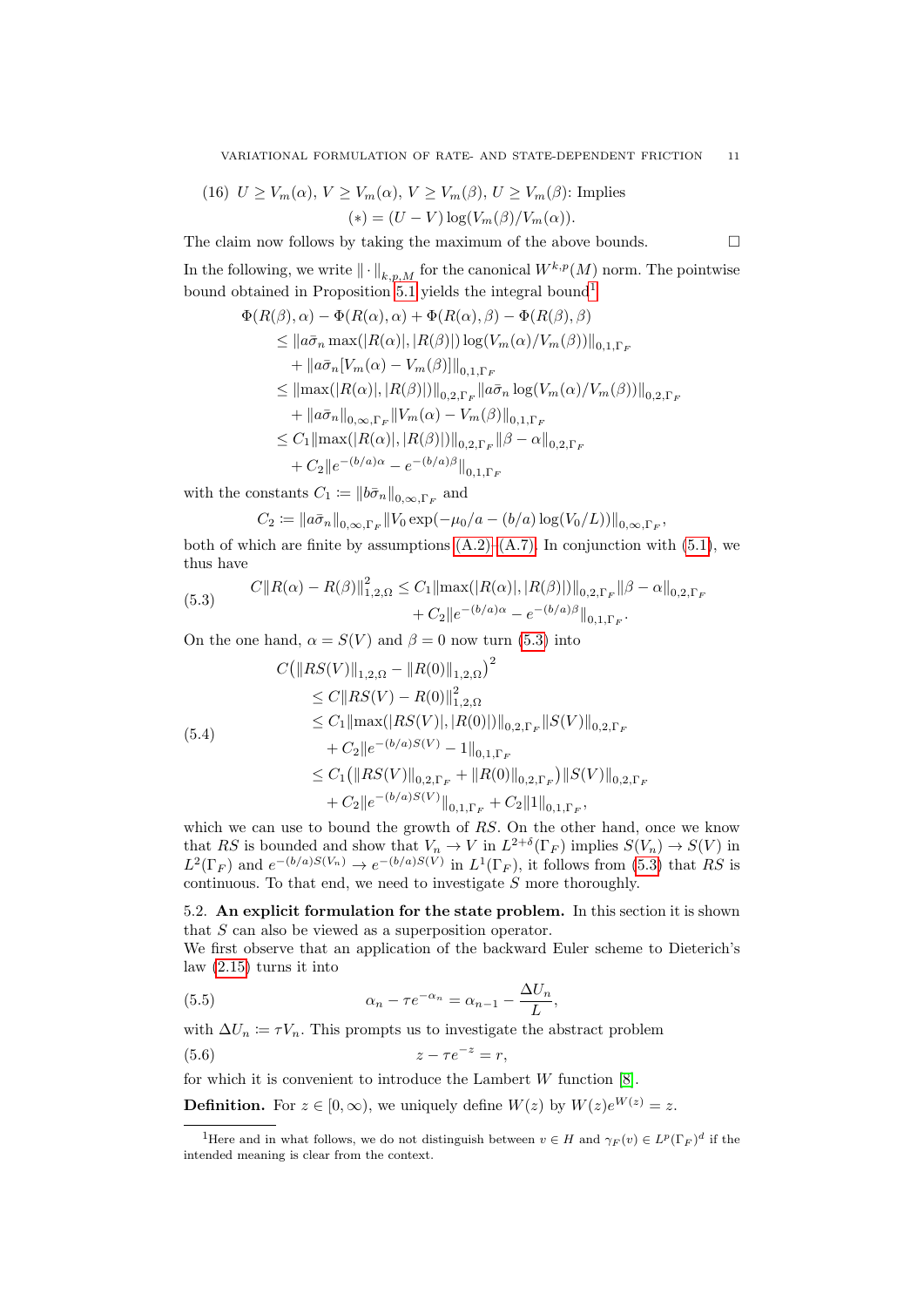We can then write  $z = W(\tau e^{-r}) + r$  for (5.6) and

$$
\alpha_n = W(\tau e^{\Delta U_n/L - \alpha_{n-1}}) - (\Delta U_n/L - \alpha_{n-1})
$$

for (5.5). If we furthermore define  $s(V) \coloneqq W(\tau e^V) - V$  and  $s^{\alpha}(V) \coloneqq s(V - \alpha)$ , (5.5) takes the form

$$
\alpha_n = s^{\alpha_{n-1}} (\Delta U_n / L).
$$

<span id="page-12-0"></span>**Proposition 5.2.** The function s is Lipschitz continuous and so is  $s^{\alpha}$ . As a consequence,  $T_{s^{\alpha}}$  is a well-defined Lipschitz continuous operator from  $L^p(\Gamma_F)$  to  $L^p(\Gamma_F)$ whenever  $\alpha \in L^p(\Gamma_F)$ .

*Proof.* It is straightforward to show  $W(z)' = W(z)/[z(1+W(z))]$ , which implies

$$
s'(z) = \frac{W(\tau e^z)}{1 + W(\tau e^z)} - 1 = -\frac{1}{1 + W(\tau e^z)}
$$
  
nce we have  $W(z) > 0$  for  $z > 0$ 

and thus  $|s'| < 1$  since we have  $W(z) > 0$  for  $z > 0$ .

Given that Subproblem  $(S_{\tau})$  with  $\alpha_{n-1} \in L^2(\Gamma_F)$  has a unique solution over  $L^2(\Gamma_F)$ by Proposition [4.4,](#page-8-3) and  $T_{s^{\alpha_{n-1}}}$  maps to  $L^2(\Gamma_F)$  by Proposition [5.2,](#page-12-0) the two operators S and  $T_{s^{\alpha_{n-1}}}$  must coincide.

5.3. Growth of S. As a consequence of (5.4), the growth of RS is dominated by the growth of S and  $e^{-(b/a)S}$ . In this section, we show that S has asymptotically logarithmic growth, so that we can shift our attention to  $e^{-(b/a)S}$ . To this end, we first show that s has logarithmic growth on the positive real axis.

<span id="page-12-1"></span>**Lemma 5.3.** We have  $|s(z)| \leq \log(z/\tau)$  for  $\tau \leq 1$  and  $z \geq 1 - \log \tau$ .

*Proof.* Since  $z \geq \tau$  implies  $W(\tau e^z) \leq z$ , we can assume  $|s(z)| = -s(z)$ . For  $\tau = 1$ , we have

$$
y - W(e^y) \le \log y \iff (y - \log y)e^{y - \log y} \le e^y \iff y - \log y \le y \iff 1 \le y.
$$

For the general case, with  $\tau \leq 1$  and  $z + \log \tau \geq 1$  the above implies

$$
-s(z) + \log \tau = (z + \log \tau) - W(\tau e^z) \le \log(z + \log \tau) \le \log z
$$

from which the claim immediately follows.  $\Box$ 

The operator S inherits this property for non-negative arguments from s. To show this, we can use Jensen's inequality. The application is not straightforward, however, since S is parametrised with a state  $\alpha$ , and  $s^2$  is not concave on all of R. We first address the second concern.

<span id="page-12-2"></span>**Lemma 5.4.** Let  $\tau > 0$  be arbitrary. Then there is a  $z_0(\tau) \geq 0$  such that

$$
\frac{d}{dz}\left(s(z)^2\right) \ge 0 \quad and \quad \frac{d^2}{dz^2}\left(s(z)^2\right) \le 0
$$

for  $z \geq z_0(\tau)$ .

Proof. We find

$$
\frac{d}{dz}\left(s(z)^2\right) = 2 \cdot \frac{z - W(\tau e^z)}{1 + W(\tau e^z)} \ge 0 \iff z \ge W(\tau e^z) \iff z \ge \tau,
$$

so that we can choose any  $z_0 \geq \tau$  to make  $s^2$  non-decreasing from  $z_0$  on. We also find

$$
\frac{d^2}{dz^2} \left( s(z)^2 \right) = 2 \cdot \frac{1 + W(\tau e^z) + (W(\tau e^z) - z)W(\tau e^z)}{(1 + W(\tau e^z))^3} \le 0
$$
\n
$$
(5.7) \qquad \Longleftrightarrow \frac{1 + W(\tau e^z)}{W(\tau e^z)} \le z - W(\tau e^z),
$$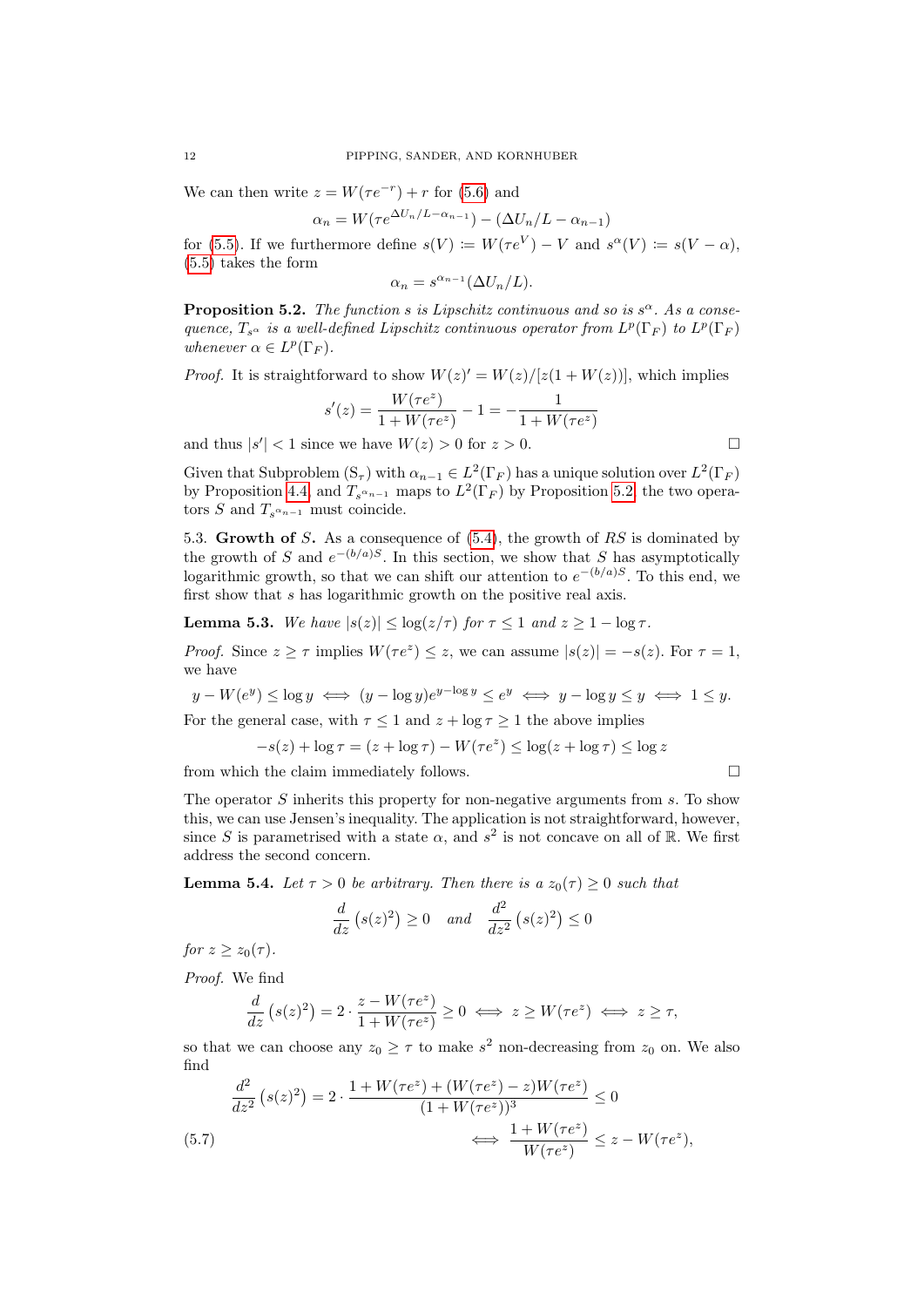which must be true from some  $z_0 \geq 0$  on since the left-hand side of (5.7) converges to 1 from above and the right-hand side goes to infinity with  $z \to \infty$ .

Since now  $s^2$  is concave and non-decreasing on an interval  $[z_0, \infty)$ , we can bound integrals over  $s(z)^2$  with  $z \ge z_0$ .

<span id="page-13-1"></span>**Lemma 5.5.** Assume  $\tau \leq 1$ . Then there is a constant C such that for any  $V \in$  $L^p(\Gamma_F)$  and  $\alpha \in L^2(\Gamma_F)$  with  $Z(V, \alpha) \coloneqq ||V||_{0,p,\Gamma_F} + ||\alpha||_{0,2,\Gamma_F} \geq C$  and  $M \coloneqq \{x \in$  $\Gamma_F: V(x) - \alpha(x) \geq z_0$ , we have

$$
\left(\int_M s(V-\alpha)^2\right)^{1/2} \le \lambda(\Gamma_F)^{1/2} \log\left(\frac{C(\Gamma_F)}{\tau}Z(V,\alpha)\right) + 2/e,
$$

where  $\lambda$  denotes the  $(d-1)$ -dimensional Lebesque measure.

*Proof.* Since the case  $\lambda(M) = 0$  is trivially covered by choosing  $C \ge \tau/C(\Gamma_F)$ , we assume  $\lambda(M) > 0$  and define a function g by

$$
g(z) := \begin{cases} s(z)^2 & \text{if } z \ge z_0 \\ s(z_0)^2 + (z - z_0) \frac{d}{dz} (s(z)^2)|_{z=z_0} & \text{otherwise,} \end{cases}
$$

so that g is non-decreasing, concave, and coincides with  $s^2$  on  $[z_0, \infty)$ . By construction, we now have

$$
\frac{1}{\lambda(M)} \int_M s(V - \alpha)^2 = \int_M g(V - \alpha) \frac{d\lambda}{\lambda(M)}
$$
\n
$$
\leq g \left( \int_M V - \alpha \frac{d\lambda}{\lambda(M)} \right)
$$
\n
$$
\leq g \left( \frac{C(\Gamma_F)}{\lambda(M)} Z(V, \alpha) \right)
$$
\n
$$
= s \left( \frac{C(\Gamma_F)}{\lambda(M)} Z(V, \alpha) \right)^2 \quad \text{if } \frac{C(\Gamma_F)}{\lambda(\Gamma_F)} Z(V, \alpha) \geq z_0
$$
\n
$$
\leq \log \left( \frac{C(\Gamma_F)}{\tau \lambda(M)} Z(V, \alpha) \right)^2 \quad \text{if } \frac{C(\Gamma_F)}{\lambda(\Gamma_F)} Z(V, \alpha) \geq 1 - \log \tau
$$

by Jensen's inequality, Lemma [5.3,](#page-12-1) and Lemma [5.4.](#page-12-2) This means

$$
\left(\int_M s(V-\alpha)^2\right)^{1/2} \le \lambda(M)^{1/2} \log\left(\frac{C(\Gamma_F)}{\tau \lambda(M)} Z(V,\alpha)\right)
$$

whenever  $Z(V, \alpha) \geq \tilde{C} := \max\{z_0, 1 - \log \tau\} \lambda(\Gamma_F) / C(\Gamma_F)$ . We conclude

$$
\left(\int_M s(V-\alpha)^2\right)^{1/2} \le \lambda(M)^{1/2} \log\left(\frac{C(\Gamma_F)}{\tau} Z(V,\alpha)\right) - \lambda(M)^{1/2} \log\left(\lambda(M)\right)
$$

$$
\le \lambda(\Gamma_F)^{1/2} \log\left(\frac{C(\Gamma_F)}{\tau} Z(V,\alpha)\right) + 2/e
$$

whenever  $Z(V, \alpha) \ge \max{\{\tilde{C}, \tau/C(\Gamma_F)\}}$ .

To show that S has asymptotically logarithmic growth, we now only need to make sure that points x with  $V(x) < z_0$  can be neglected.

<span id="page-13-0"></span>**Lemma 5.6.** We have 
$$
s(z)^2 \leq z^2 + 1/\tau
$$
 for all z and  $\tau \leq 1$ .

*Proof.* The substitution  $z = y/\tau + \log(y/\tau^2)$  reduces the claim to

(5.8) 
$$
2\frac{y}{\tau}\log(\tau^2) - \frac{y^2}{\tau^2} \le 2\frac{y}{\tau}\log y + \frac{1}{\tau}
$$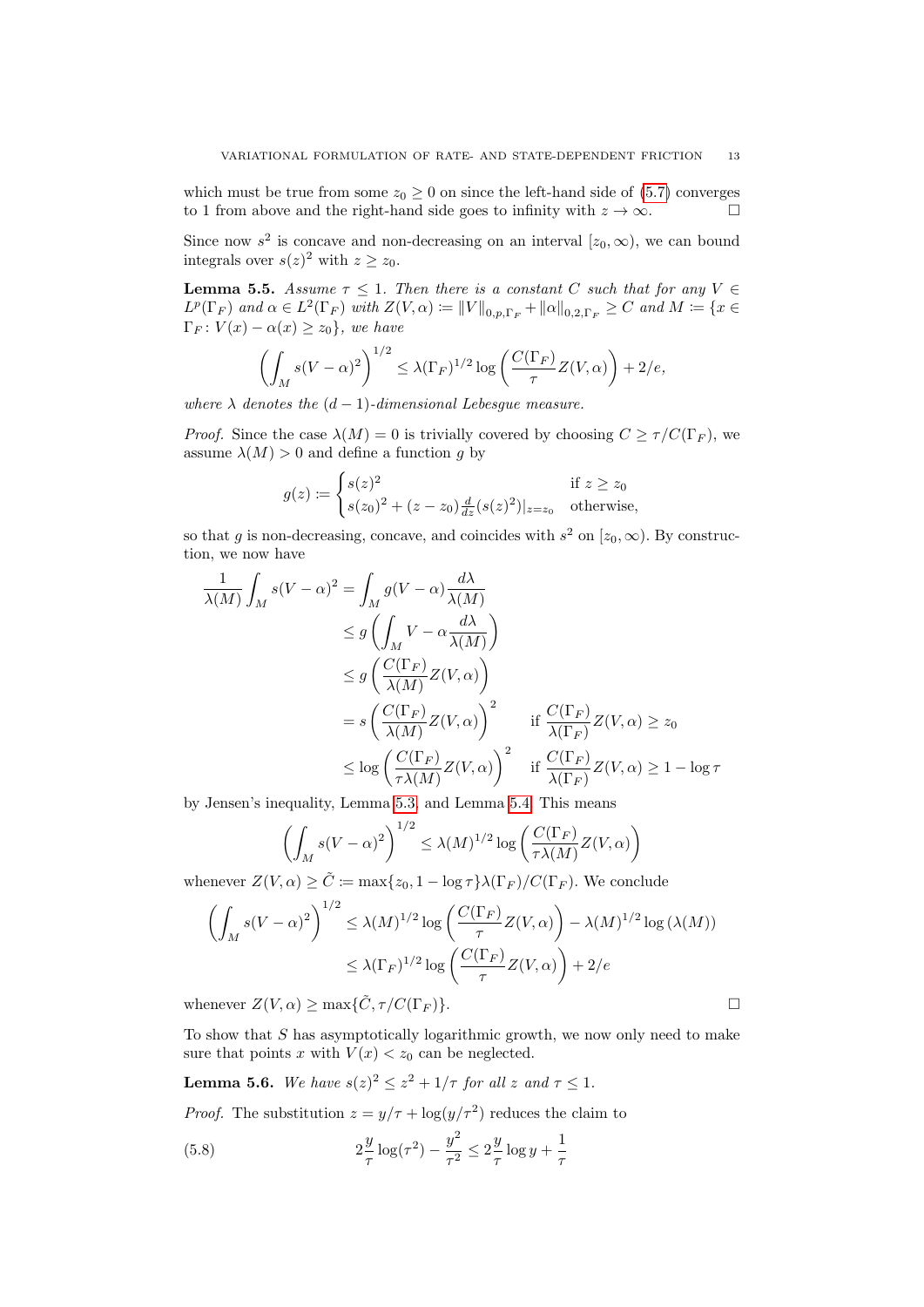with  $y > 0$ . Since the left-hand side of (5.8) is negative, this is implied by

$$
0 \le 2y \log y + 1,
$$

which is obvious.  $\Box$ 

Combining the above observations yields the result.

<span id="page-14-2"></span>**Proposition 5.7.** Assuming  $\tau \leq 1$  and  $\alpha \in L^p(\Gamma_F)$ , we have  $||s^{\alpha}(V)||_{0,2,\Gamma_F} \in$  $O(\log ||v||_{0,p,\Gamma_F})$  for  $||V||_{0,p,\Gamma_F} \to \infty$ .

Proof. We first observe

$$
||s^{\alpha}(V)||_{0,2} \le \left(\int_{V-\alpha < z_0} s(V-\alpha)^2\right)^{1/2} + \left(\int_{V-\alpha \ge z_0} s(V-\alpha)^2\right)^{1/2}
$$

and

$$
\left(\int_{V-\alpha  

$$
\le \left(\int_{V-\alpha<0} \alpha^2 + 1/\tau\right)^{1/2} + \left(\int_{0\le V-\alpha  

$$
\le ||\alpha||_{0,2,\Gamma_F} + 2||1/\tau||_{0,1,\Gamma_F}^{1/2} + ||z_0||_{0,2,\Gamma_F}
$$
$$
$$

with arbitrary  $V \in L^p(\Gamma_F)$  by virtue of Lemma [5.6.](#page-13-0) Now choose C in accordance with Lemma [5.5.](#page-13-1) Either we have  $||V||_{0,p,\Gamma_F} + ||\alpha||_{0,2,\Gamma_F} \geq C$ , so that

$$
\left(\int_{V-\alpha\geq z_0} s(V-\alpha)^2\right)^{1/2} \leq \lambda(\Gamma_F)^{1/2} \log\left(\frac{C(\Gamma_F)}{\tau} \Big[\|V\|_{0,p,\Gamma_F} + \|\alpha\|_{0,2,\Gamma_F}\Big]\right) + 2/e,
$$
\nwhich means

which means

$$
\|s^\alpha(V)\|_{0,2,\Gamma_F}\in O(\log\|V\|_{0,p,\Gamma_F})\quad\text{with $ \|V\|_{0,p,\Gamma_F}\to\infty$}
$$

as claimed, or  $||V - \alpha||_{0,2,\Gamma_F}$  is bounded by a constant and so is  $||s(V - \alpha)||_{0,2,\Gamma_F}$ by Proposition [5.2,](#page-12-0) so that the claim is trivially true.

*Remark*. In the same manner, we obtain  $||s^{\alpha}(|v|)||_{0,2,\Gamma_F} \in O(\log ||v||_{1,2,\Omega})$  with  $||v||_{1,2,\Omega} \rightarrow \infty.$ 

5.4. Growth of  $e^{-(b/a)S}$ . We now bound the growth of  $e^{-S} \coloneqq T_{\exp(-s^{\alpha_{n-1}})}$ ; again by investigating the underlying scalar map.

<span id="page-14-0"></span>**Proposition 5.8.** The function  $e^{-s}$  is Lipschitz continuous.

Proof. We have

$$
\left| \frac{d}{dz} e^{-s(z)} \right| = \frac{e^{z - W(\tau e^z)}}{1 + W(\tau e^z)} \le 1/\tau
$$
  

$$
\tau e^{z - W(\tau e^z)} = W(\tau e^z) \le 1 + W(\tau e^z).
$$

since

As a consequence, the operator  $e^{-S}$  is obviously well-defined and Lipschitz continuous from  $L^p(\Gamma_F)$  to  $L^p(\Gamma_F)$  whenever  $\alpha_{n-1} \in L^p(\Gamma_F)$ . We also have

(5.9) 
$$
||e^{-rS(V)}||_{0,1,\Gamma_F} = ||e^{-S(V)}||_{0,r,\Gamma_F}^r \in O(||V||_{0,r,\Gamma_F}^r)
$$
 for any  $r < p$ .

<span id="page-14-1"></span>**Corollary 5.9.** From  $\alpha_{n-1}$ ,  $e^{-\alpha_{n-1}} \in L^p(\Gamma_F)$  and  $u \in L^p(\Gamma_F)^d$  it follows that  $\alpha_n$ ,  $e^{-\alpha_n} \in L^p(\Gamma_F)$ . In other words, regularity of the state variable is carried over from one time step to the next.

*Proof.* This is an immediate consequence of Propositions [5.2](#page-12-0) and [5.8.](#page-14-0)  $\Box$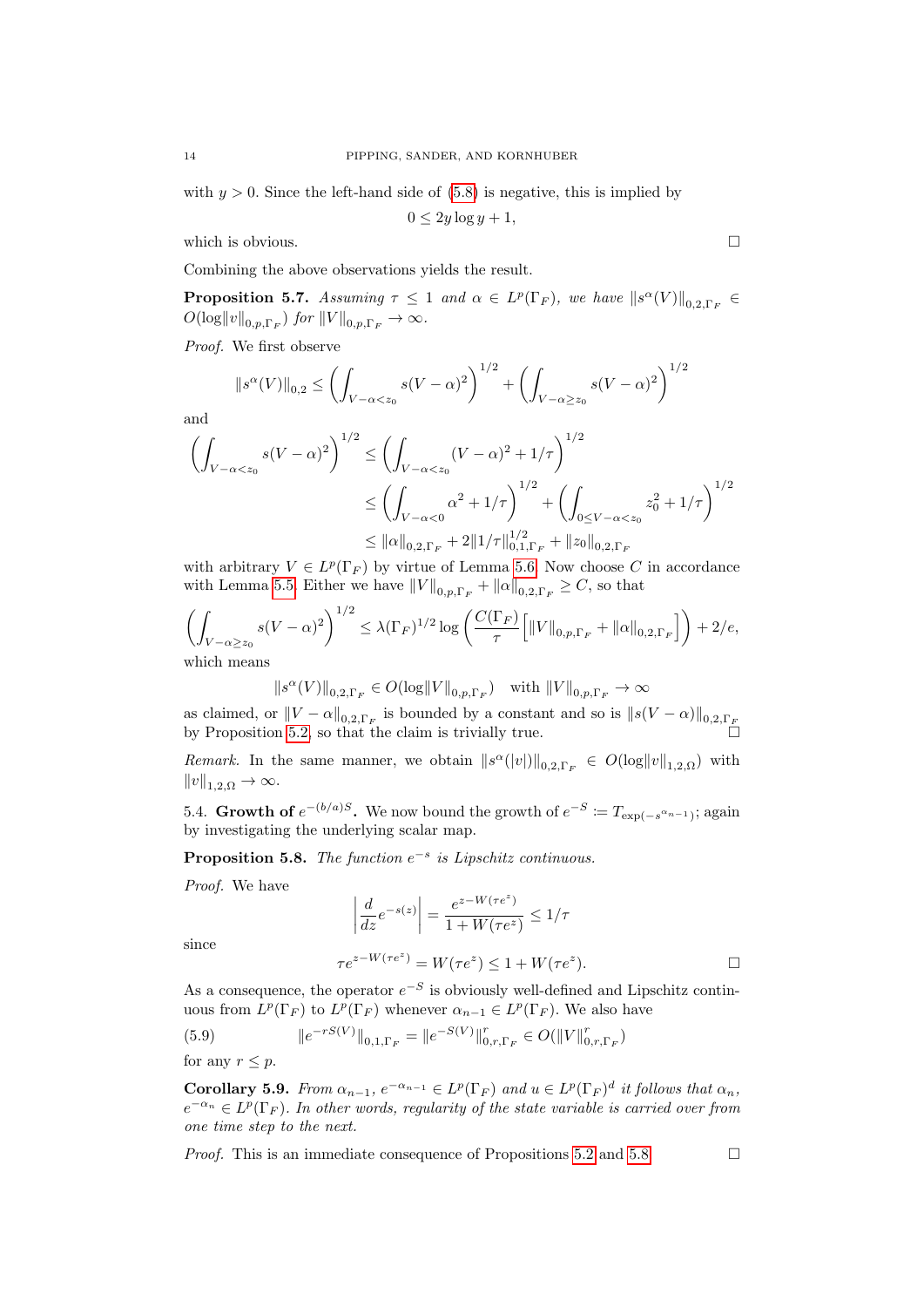It should be noted that the analogue of Corollary [5.9](#page-14-1) for Ruina's law does not seem to hold.

5.5. Growth and continuity of RS. With Proposition [5.7](#page-14-2) and Proposition [5.8](#page-14-0) we have bounded the growth of the right-hand side of (5.4). In this section, we collect the implications for the operator RS. We first need a technical lemma.

<span id="page-15-0"></span>**Lemma 5.10.** From  $f(t)^2 \in O(f(t) \log t + t^r)$  with  $r > 0$  it follows that  $f(t) \in O(t^{r/2})$  with  $t \to \infty$ .

*Proof.* Straightforward. □

<span id="page-15-1"></span>**Proposition 5.11.** Assume  $b/a \leq r$  with  $r \leq 2$ . We then have

$$
||RS(V)||_{1,2,\Omega} \in O(||V||_{0,r,\Gamma_F}^{r/2})
$$

for  $||V||_{0,r,\Gamma_F} \to \infty$ . In particular, RS is then bounded.

Proof. From (5.4) and (5.9) as well as Proposition [5.7](#page-14-2) we deduce

$$
||RS(V)||_{1,2,\Omega}^{2} \in O(||RS(V)||_{1,2,\Omega} ||S(V)||_{0,2,\Gamma_{F}} + ||e^{-(b/a)S(V)}||_{0,1,\Gamma_{F}})
$$
  
\n
$$
\subseteq O(||RS(V)||_{1,2,\Omega} \log ||V||_{0,r,\Gamma_{F}} + ||V||_{0,r,\Gamma_{F}}^{r}).
$$

The claim now follows from Lemma [5.10.](#page-15-0)

Remark. In a similar fashion, we conclude

$$
||RS(|u|)||_{1,2,\Omega} \in O(||u||_{1,2,\Omega}^{r/2})
$$

for  $b/a \leq r < p^*$ .

**Corollary 5.12.** If we, furthermore, assume  $r < 2$ , we obtain

$$
||RS(|u|)||_{1,2,\Omega} \in o(||u||_{1,2,\Omega}),
$$

so that  $RS \circ |\gamma_F|$  is a self-map on sufficiently large balls in H.

The assumption  $b/a \le r < 2$  is not unreasonable. The literature has this to say: "Laboratory experiments generally show  $a \approx 2(b-a)$ " [\[26\]](#page-19-6).

which implies  $b/a \approx 3/2$ . From another source:

"Laboratory values of  $a/b$  are typically larger than 0.5" [\[1\]](#page-18-4).

In order to apply Schauder's theorem, we now only need to show that RS is continuous.

**Proposition 5.13.** The operator  $RS: L^p(\Gamma_F) \to H$  with  $p \geq 2$  is continuous whenever  $b/a \leq p$  and  $\alpha_{n-1} \in L^p(\Gamma_F)$ .

*Proof.* Let  $V_n$  converge to  $V \in L^p(\Gamma_F)$ . We know that the sequence  $RS(V_n)$  is bounded from Proposition [5.11,](#page-15-1) that  $S(V_n)$  converges in  $L^2$  from Proposition [5.2,](#page-12-0) and that  $e^{-(b/a)S(V)}$  converges in  $L^1$  from Proposition [5.8.](#page-14-0) In summary, the righthand side of (5.3) converges and so must the left-hand side.

We thus have that for  $b/a \leq r < 2$ , the operator  $RS \circ |\gamma_F|$  is a continuous compact self-map on large balls in  $H$ . By Schauder's fixed point theorem [\[12,](#page-19-16) Corollary 11.2], such balls contain fixed points of  $RS \circ |\gamma_F|$ . We conclude:

**Theorem 5.14.** If we have  $||b/a||_{0,\infty,\Gamma_F} \leq r < 2$  as well as  $\alpha_{n-1} \in L^2(\Gamma_F)$  and  $e^{-\alpha_{n-1}} \in L^2(\Gamma_F)$ , then the time-discrete coupled problem corresponding to the n<sup>th</sup> time step with Dieterich's state evolution law has a solution. The new state satisfies  $\alpha_n \in L^2(\Gamma_F)$  and  $e^{-\alpha_n} \in L^2(\Gamma_F)$ .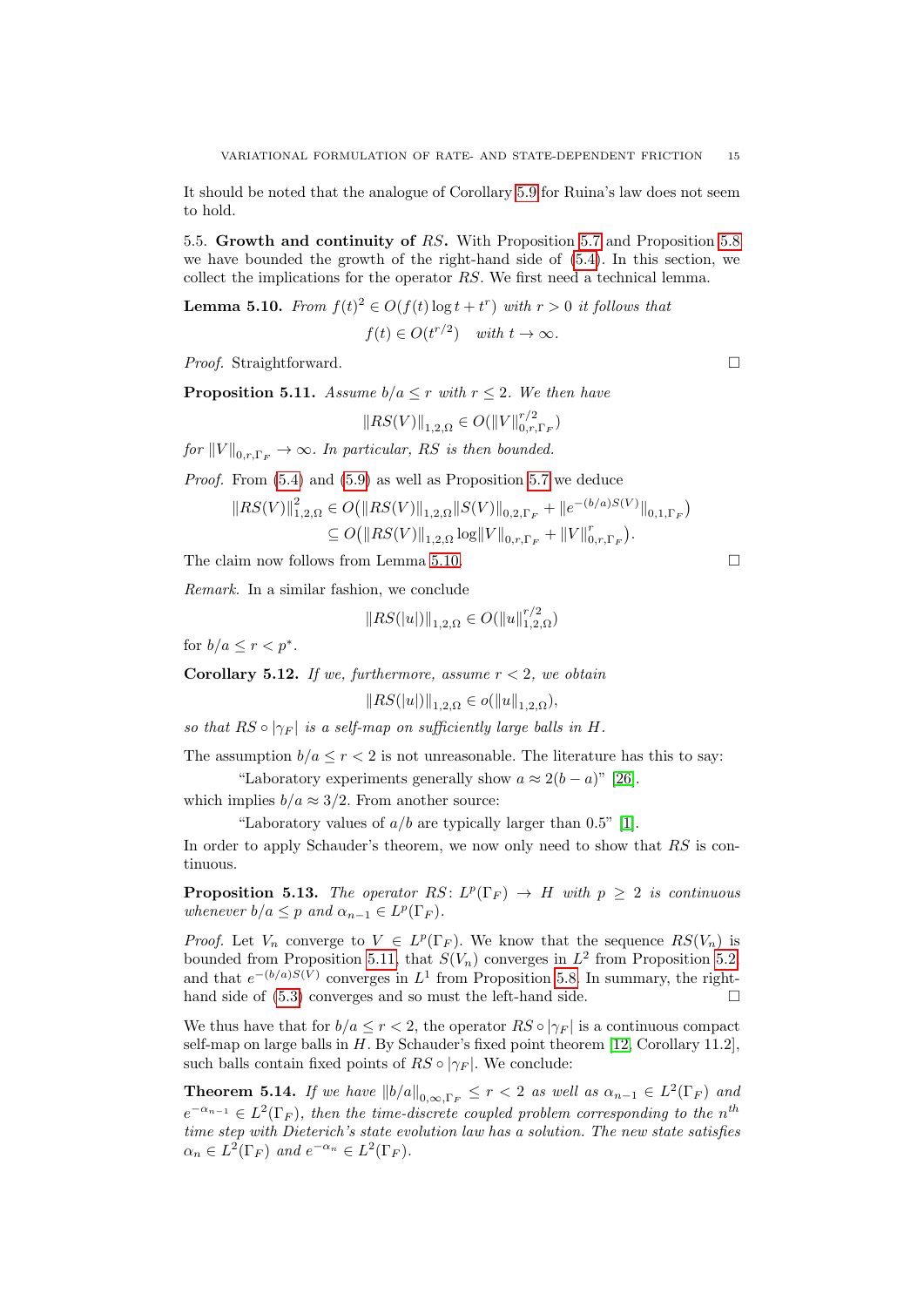**Corollary 5.15.** If we have  $||b/a||_{0,\infty,\Gamma_F} \leq r < 2$  as well as  $\alpha_0 \in L^2(\Gamma_F)$  and  $e^{-\alpha_0} \in L^2(\Gamma_F)$ , then the time-discrete coupled problem with Dieterich's state evolution law has a solution for every time step.

### 6. Numerical Experiments

6.1. A model problem. We consider a two-dimensional  $5 \text{ m} \times 1 \text{ m}$  slider  $\Omega$  as depicted in Figure 2.1 and assume it to consist of a St. Venant–Kirchhoff material. The body force shall represent gravity, hence we set  $f = -\rho g \cdot e_2$ . Here and in the following  $e_1, e_2$  denote the unit vectors in  $\mathbb{R}^2$ .

The top of the slider moves with a constant velocity of  $2 \times 10^{-4}$  m/s in direction of  $e_1$ , which we prescribe through a Dirichlet boundary condition on  $\Gamma_D$ . The bottom  $\Gamma_F$  obeys a Dieterich–Ruina friction model, and on  $\Gamma_N$  homogeneous Neumann conditions  $f_N = 0$  are imposed.

We select homogeneous initial data  $u(\cdot, 0) = \dot{u}(\cdot, 0) = 0$  on  $\Omega$ , and the initial condition  $\alpha(\cdot, 0) = \alpha_0$  with  $\alpha_0 = e^{-10}$  on  $\Gamma_F$ . The remaining parameters are listed in Table 6.1.

We select the final time  $T = 15$  s and the time step  $\tau = T/N$  with  $N = 10^4$ , if not stated otherwise. Spatial discretisation of Subproblem  $(R_\tau)$ , i.e., of the velocity  $u_n$ , is carried out with respect to a triangular grid  $\mathcal{T}_j$  arising from j successive uniform refinements of a regular initial grid  $\mathcal{T}_0$  with  $2 \times 6$  vertices and corresponding piecewise linear finite elements  $S_j \subset H$ . For the states  $\alpha_n$ ,  $n = 1, \ldots, N$ , we use piecewise constant finite elements on the dual of the trace grid  $\mathcal{T}_j \cap \Gamma_F$ . The implementation is based on the Dune libraries [\[2\]](#page-18-9).

6.2. Convergence properties of the fixed point iteration. In light of the theoretical considerations in Section 4, we first investigate the convergence of the fixed point iteration

$$
\dot{u}_{n,j}^{\nu+1} = R_j(\omega^{\nu}\alpha_{n,j}^{\nu+1} + (1 - \omega^{\nu})\alpha_{n,j}^{\nu}), \quad \alpha_{n,j}^{\nu+1} = S_j(|\gamma_F(\dot{u}_{n,j}^{\nu})|), \qquad \nu = 0, 1, \dots
$$

for the algebraic spatial problems (see Section 6.1) numerically. We select the damping parameter  $\omega^{\nu} = 1$ , if  $\nu = 0, 1$  or

$$
\|\alpha_{n,j}^{\nu+1} - \alpha_{n,j}^{\nu}\|_{L^2(\Gamma_F)} \le \frac{1}{2} \|\alpha_{n,j}^{\nu} - \alpha_{n,j}^{\nu-1}\|_{L^2(\Gamma_F)}, \qquad \nu = 2, 3, \dots,
$$

and  $\omega^{\nu} = 0.5$  otherwise.

The evaluation of  $S_i$ , i.e., the solution of a discrete version of  $(S_\tau)$  is computed pointwise by a bisection method up to a pointwise absolute error of  $10^{-12}$ .

The evaluation of the discrete operator  $R_i$ , i.e., the solution of the discrete counterpart of the smooth, convex minimisation problem  $(R<sub>\tau</sub>)$  on the finite-dimensional space  $S_i \subset H$  is performed iteratively by Truncated Nonsmooth Newton Multigrid iterations (TNNMG) [\[14,](#page-19-17) [15,](#page-19-18) [16\]](#page-19-19) with an absolute error tolerance of  $10^{-10}$  with respect to the norm  $\|\cdot\|$  given by

$$
||v|| = ((\mathcal{C}\varepsilon(v), \varepsilon(v))_{L^2(\Omega)} + (\rho v, v)_{L^2(\Omega)})^{1/2}, \quad v \in H.
$$

| Parameter                              | Value                          | Parameter                     | Value                  |
|----------------------------------------|--------------------------------|-------------------------------|------------------------|
| Mass density $\rho$                    | $5 \times 10^3 \text{ kg/m}^2$ | Ref. velocity $V_0$           | $1 \times 10^{-6}$ m/s |
| Poisson's ratio $\nu$                  | 0.3                            | Ref. friction coeff. $\mu_0$  | 0.6                    |
| Young's modulus $E$                    | $5 \times 10^7$ N/m            | Rate-effect coeff. $a$        | 0.010                  |
| Gravity $q$                            | $9.81\,\mathrm{N/kg}$          | State-effect coeff. b         | 0.015                  |
| Prescr. normal stress $\bar{\sigma}_n$ | $49050\,\mathrm{N/m}$          | Characteristic slip dist. $L$ | $1 \times 10^{-5}$ m   |

TABLE 6.1. Material parameters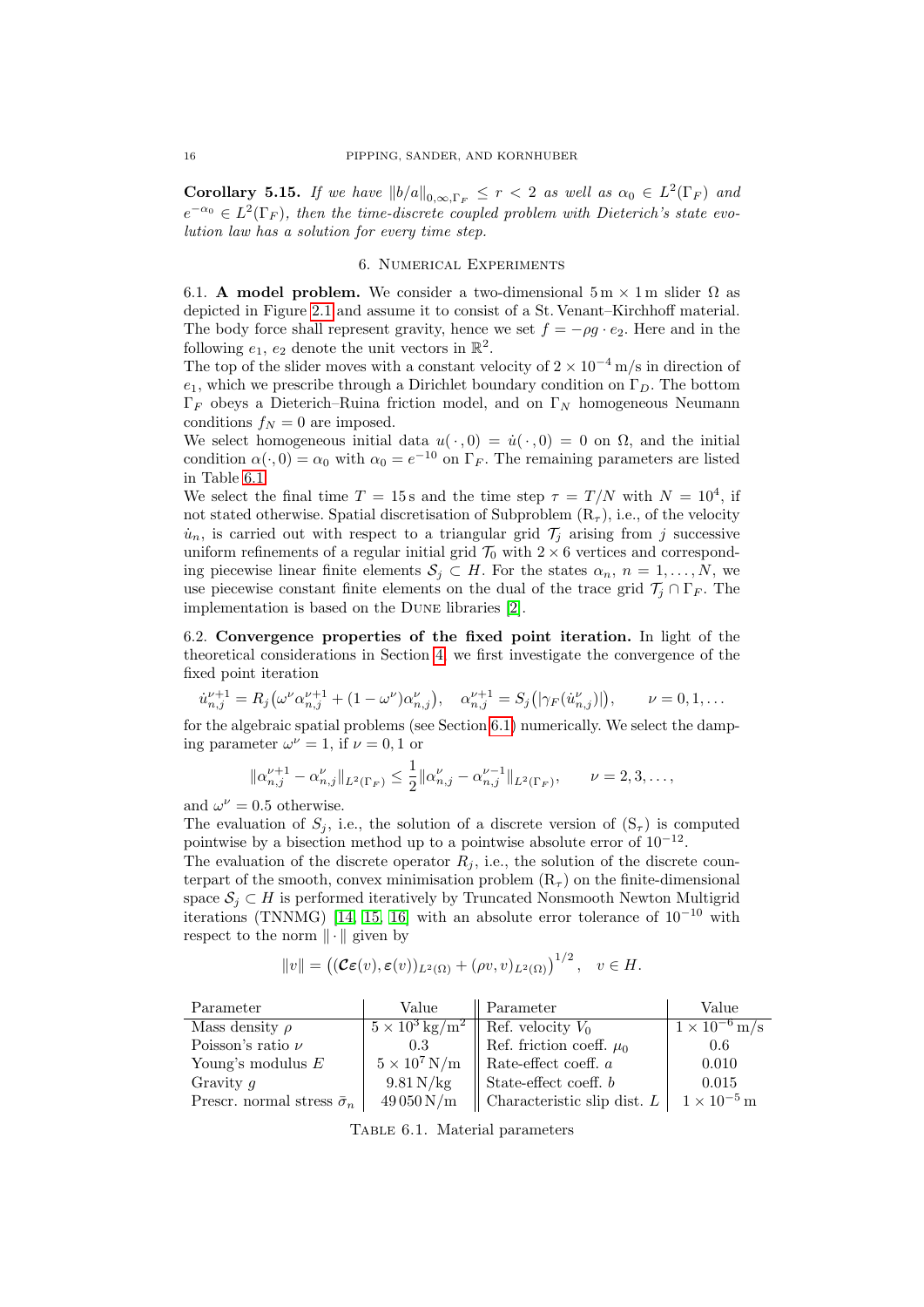The overall fixed point iteration is stopped once the criterion

$$
||u^{\nu+1}_{n,j}-u^{\nu}_{n,j}||\leq 10^{-10}
$$

is satisfied.

Both for Dieterich's law (left) and Ruina's law (right), Figure 6.1 shows the average (solid) and maximum number (dashed) of required fixed point iterations per time step for the spatial problems arising in  $10^4$  time steps over the number of refinement levels j of the underlying triangulation  $\mathcal{T}_j$ ,  $j = 2, \ldots, 8$ . In both cases, the number of required fixed point iterations appears to saturate with decreasing mesh size, suggesting mesh-independent convergence. A theoretical justification is the subject of future research.



FIGURE 6.1. Average (solid) and maximum (dashed) number of fixed point iterations per time step required for  $10^4$  time steps over the number of refinement levels  $j$  for Dieterich's law (left) and Ruina's law (right).

6.3. Convergence properties of the discretisation. During the time interval  $[0, T]$ , the evolution of the body  $\Omega$  goes through three phases: It first shears without slipping (roughly for  $t_n \in [0, 0.4T]$ ), then it starts to slip unsteadily (roughly for  $t_n \in [0.4T, 0.75T]$ , and finally—both for Dieterich's and Ruina's law— it enters a regime of quasiperiodic slip events.

We concentrate on Dieterich's law and the quasiperiodic regime. To get an idea of the total movement of the object we examine the displacement  $\gamma_F(u_i)(x_0, \cdot)$  and sliding velocity  $|\gamma_F(u_i)(x_0, \cdot)|$  at the centre  $x_0$  of  $\Gamma_F$ . Discretisation is carried out using the Newmark/finite element methodology described in Sections 3 and 6.1. The triangulation  $\mathcal{T}_j$ ,  $j = 4$  is fixed and we consider a sequence of decreasing time step sizes  $\tau_i = T/N_i$ ,  $N_i = 10^{4+i}$ ,  $i = 0, 1, 2$ . The resulting approximate displacements and velocities are shown in Figures 6.2 and 6.3, respectively. Note the quasiperiodic steps (displacement) and peaks (velocity) associated with slip events. Each of these periods is resolved by about  $10^3-10^5$  time steps. For the step sizes  $\tau_1$  and  $\tau_2$ , we obtain strong agreement of both approximate displacement and velocity. Note that frequency and amplitude of the oscillations displayed by the sliding velocity appear to increase with decreasing time step size  $\tau$ .

We found the same qualitative behaviour for Ruina's law. However, grid convergence seems to require even smaller values of  $\tau$  that might be prohibitive in practical calculations. More efficient discretisation schemes are the subject of current research.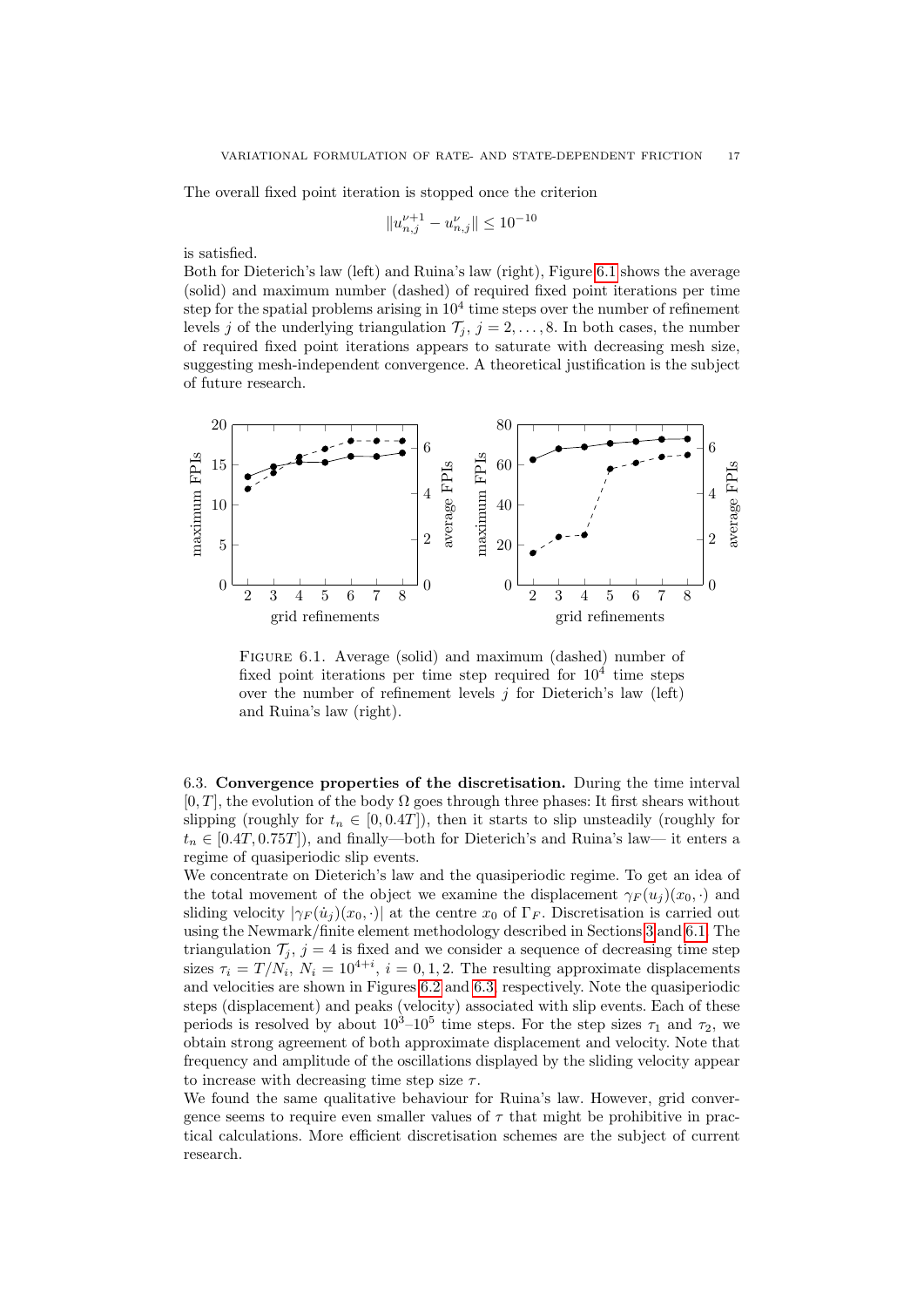

FIGURE 6.2. Dieterich's law: Displacement at the centre  $x_0$  of the frictional boundary  $\Gamma_F$  for the time step sizes  $\tau_i = T/10^{4+i}$ ,  $i =$  $0, 1, 2$  (left to right).



FIGURE 6.3. Dieterich's law: Velocity at the centre  $x_0$  of the frictional boundary  $\Gamma_F$  for the time step sizes  $\tau_i = T/10^{4+i}$ ,  $i = 0, 1, 2$ (top to bottom).

## **REFERENCES**

- <span id="page-18-4"></span>1. Jean-Paul Ampuero and Allan M. Rubin, Earthquake nucleation on rate and state faults – aging and slip laws, J. Geophys. Res. 113 (2008), no. B1, B01302.
- <span id="page-18-9"></span>2. P. Bastian, M. Blatt, A. Dedner, C. Engwer, R. Klöfkorn, R. Kornhuber, M. Ohlberger, and O. Sander, A generic interface for adaptive and parallel scientific computing. Part II: Implementation and tests in DUNE, Computing 82 (2008), no. 2–3, 121–138.
- <span id="page-18-5"></span>3. N. M. Beeler, T. E. Tullis, and J. D. Weeks, The roles of time and displacement in the evolution effect in rock friction, Geophys. Res. Lett. 21 (1994), no. 18, 1987–1990.
- <span id="page-18-0"></span>4. Yehuda Ben-Zion, Collective behavior of earthquakes and faults: Continuum-discrete transitions, progressive evolutionary changes, and different dynamic regimes, Rev. Geophys. 46 (2008), no. 4, RG4006.
- <span id="page-18-2"></span>5. Yehuda Ben-Zion and James R. Rice, Dynamic simulations of slip on a smooth fault in an elastic solid, J. Geophys. Res. 102 (1997), no. B8, 17771–17784.
- <span id="page-18-7"></span>6. Markus Biegert, On traces of Sobolev functions on the boundary of extension domains, Proc. Amer. Math. Soc. 137 (2009), no. 12, 4169–4176.
- <span id="page-18-3"></span>7. Ronaldo I. Borja and Craig D. Foster, Continuum mathematical modeling of slip weakening in geological systems, J. Geophys. Res. 112 (2007), no. B4, B04301.
- <span id="page-18-8"></span>8. R. Corless, G. Gonnet, D. Hare, D. Jeffrey, and D. Knuth, On the Lambert W function, Advances in Computational Mathematics 5 (1996), 329–359.
- <span id="page-18-1"></span>9. Christof Eck, Jiří Jarušek, and Miroslav Krbec, Unilateral contact problems: Variational methods and existence theorems, Pure and Applied Mathematics (Boca Raton), vol. 270, Chapman & Hall/CRC, Boca Raton, FL, 2005.
- <span id="page-18-6"></span>10. Åke Fagereng and Virginia G. Toy, Geology of the earthquake source: an introduction, Geological Society, London, Special Publications 359 (2011), no. 1, 1–16.